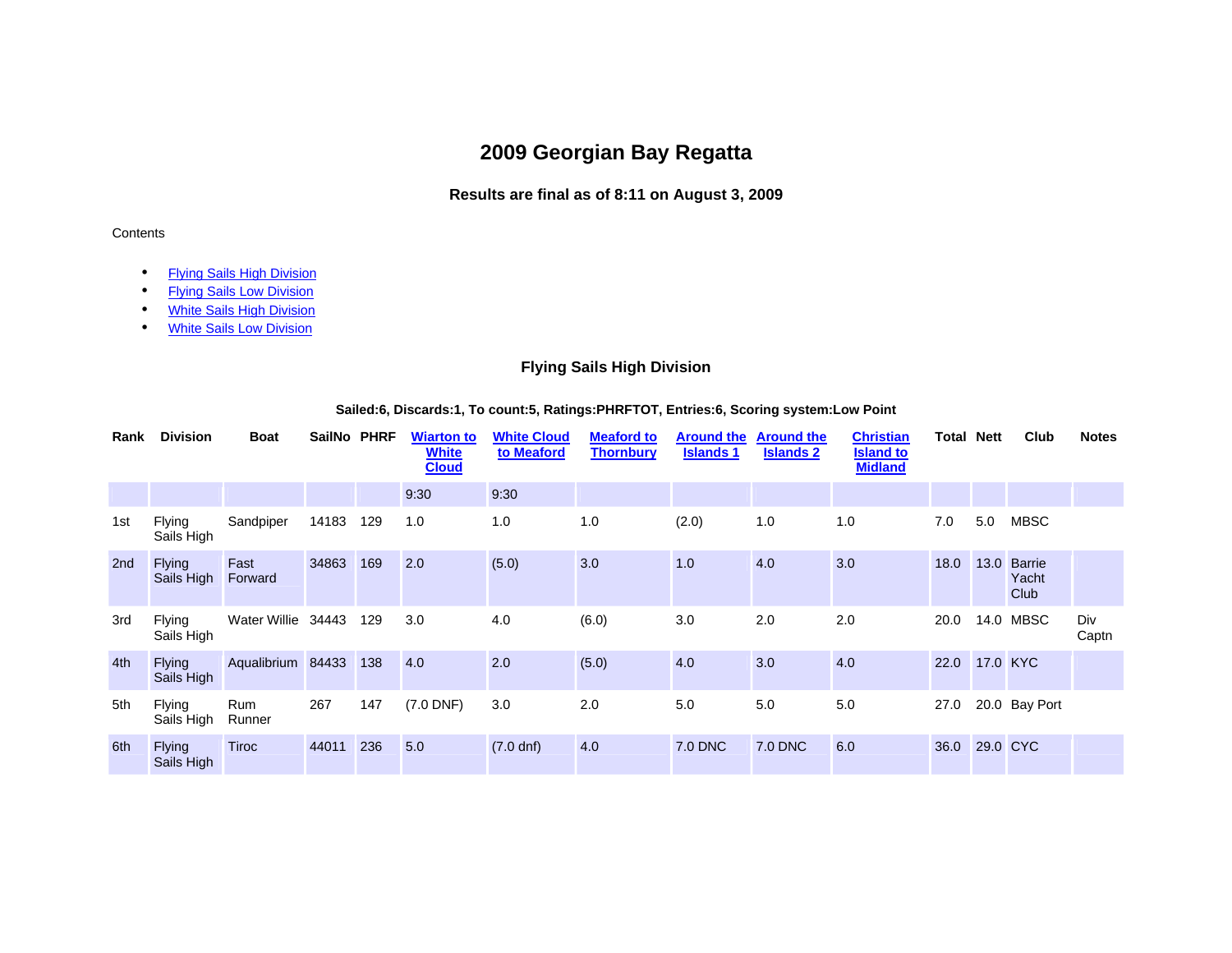### **Flying Sails Low Division**

| Rank | <b>Division</b>            | <b>Boat</b>                    | SailNo PHRF |     | <b>Wiarton to</b><br><b>White Cloud</b> | <b>White Cloud</b><br>to Meaford | <b>Meaford to</b><br><b>Thornbury</b> | <b>Around the</b><br><b>Islands 1</b> | <b>Around the</b><br><b>Islands 2</b> | <b>Christian</b><br><b>Island to</b><br><b>Midland</b> | Total | Nett     | Club               | <b>Notes</b> |
|------|----------------------------|--------------------------------|-------------|-----|-----------------------------------------|----------------------------------|---------------------------------------|---------------------------------------|---------------------------------------|--------------------------------------------------------|-------|----------|--------------------|--------------|
|      |                            |                                |             |     | 9:30                                    | 9:30                             |                                       |                                       |                                       |                                                        |       |          |                    |              |
| 1st  | <b>Flying</b><br>Sails Low | Windburn                       | KC-15       | 126 | 1.0                                     | 1.0                              | 1.0                                   | (3.0)                                 | 1.0                                   | 1.0                                                    | 8.0   | 5.0      | Wiarton            |              |
| 2nd  | <b>Flying</b><br>Sails Low | <b>Flying</b><br><b>Circus</b> | 32719       | 117 | 2.0                                     | (5.0)                            | 2.0                                   | 2.0                                   | 2.0                                   | 3.0                                                    | 16.0  | 11.0 KYC |                    |              |
| 3rd  | <b>Flying</b><br>Sails Low | Targa                          | 30          | 84  | (5.0)                                   | 3.0                              | 3.0                                   | 1.0                                   | 3.0                                   | 2.0                                                    | 17.0  |          | 12.0 CYC           |              |
| 4th  | <b>Flying</b><br>Sails Low | Aquilla                        | 25234       | 117 | 3.0                                     | 2.0                              | (5.0)                                 | 5.0                                   | 4.0                                   | 4.0                                                    | 23.0  |          | 18.0 Lions<br>Head |              |
| 5th  | <b>Flying</b><br>Sails Low | Redneck                        | 34          | 102 | 4.0                                     | 4.0                              | 4.0                                   | 4.0                                   | (5.0)                                 | 5.0                                                    | 26.0  | 21.0 RBC |                    | Div<br>Captn |

### **Sailed:6, Discards:1, To count:5, Ratings:PHRFTOT, Entries:5, Scoring system:Low Point**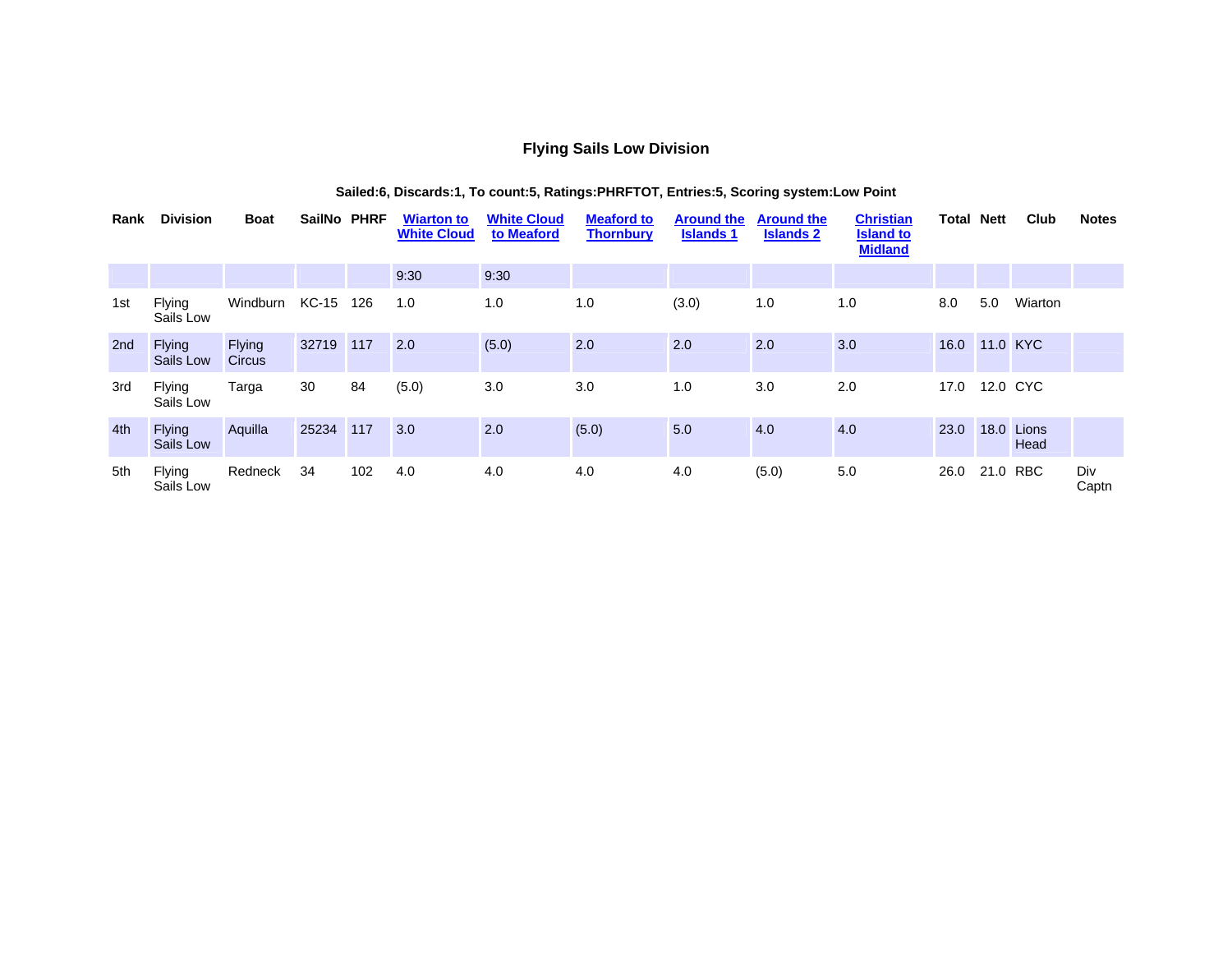#### **White Sails High Division**

#### **Rank Division Boat SailNo PHRF Wiarton to White Cloud White Cloud to Meaford Meaford to Thornbury Around the Around the Islands 1 Islands 2 Christian Island to Midland Total Nett Club Notes** 9:30 9:30 1st White Sails High Shannon | 428 198 2.0 1.0 (6.0) 1.0 2.0 1.0 13.0 7.0 RBC Div Captn 2nd White Sails High Sgian Dubh 14 195 3.0 (6.0) 1.0 2.0 1.0 2.0 15.0 9.0 CYC 3rd White Sails High Knot Working 508 198 4.0 2.0 (5.0) 3.0 3.0 3.0 20.0 15.0 CYC 4th White Sails High Harmony 101 252 (10.0) 3.0 4.0 4.0 7.0 5.0 33.0 23.0 RBC 5th White Sails High Evergreen 127 204 5.0 5.0 3.0 5.0 (13.0 DNF) 13.0 RAF 44.0 31.0 MBSC 6th White Sails High Domino 5619 228 8.0 (10.0) 7.0 6.0 4.0 6.0 41.0 31.0 MBSC 7th White Sails High MUMM'S 35163 165 1.0 4.0 2.0 (13.0 DNC) 13.0 DNC 13.0 DNC 46.0 33.0 TYC 8th White Sails High Chez Moi 648 246 9.0 11.0 (13.0 DNC) 7.0 6.0 4.0 50.0 37.0 RBC 9th White Sails High Atii 4422 165 7.0 9.0 (10.0) 8.0 5.0 9.0 48.0 38.0 CYC 10th White Sails High Iron Chien 292 213 6.0 7.0 9.0 9.0 (13.0 DNC) 7.0 51.0 38.0 ABYC 11th White Sails High Windsearcher 31644 170 11.0 8.0 8.0 (13.0 DNC) 13.0 DNC 8.0 61.0 48.0 Wiarton 12th White Sails High Fidelity 891 189 12.0 (13.0 dnf) 13.0 DNC 13.0 DNC 13.0 DNC 10.0 74.0 61.0 MBSC

#### **Sailed:6, Discards:1, To count:5, Ratings:PHRFTOT, Entries:12, Scoring system:Low Point**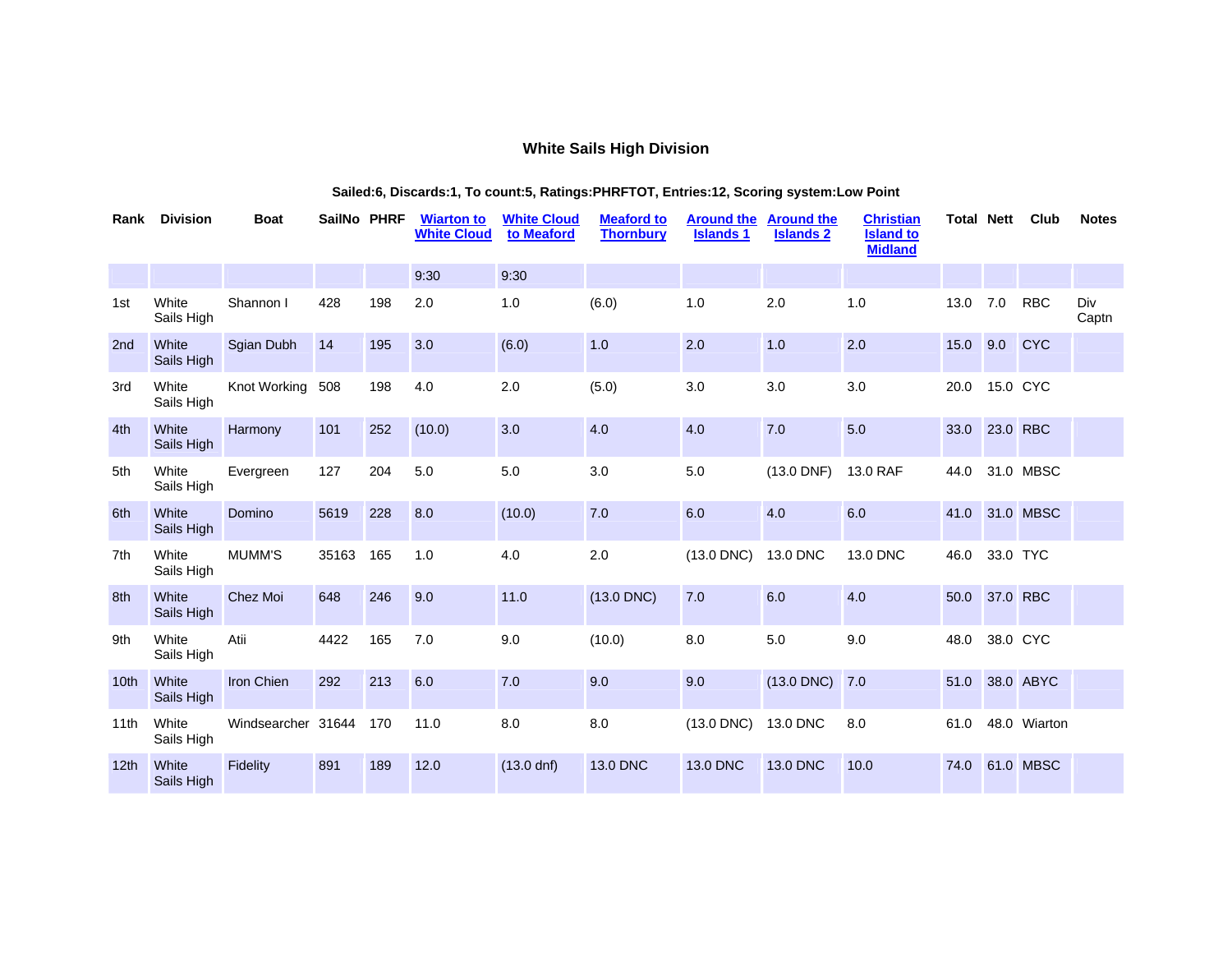### **White Sails Low Division**

| Rank             | <b>Division</b>    | <b>Boat</b>                 | SailNo PHRF |     | <b>Wiarton to</b><br><b>White Cloud</b> | <b>White Cloud</b><br>to Meaford | <b>Meaford to</b><br><b>Thornbury</b> | <b>Around the</b><br><b>Islands 1</b> | <b>Around the</b><br><b>Islands 2</b> | <b>Christian</b><br><b>Island to</b><br><b>Midland</b> | <b>Total Nett</b> |          | Club             | <b>Notes</b> |
|------------------|--------------------|-----------------------------|-------------|-----|-----------------------------------------|----------------------------------|---------------------------------------|---------------------------------------|---------------------------------------|--------------------------------------------------------|-------------------|----------|------------------|--------------|
|                  |                    |                             |             |     | 9:30                                    | 9:30                             |                                       |                                       |                                       |                                                        |                   |          |                  |              |
| 1st              | White<br>Sails Low | Maverick                    | 51378       | 147 | 2.0                                     | 1.0                              | 1.0                                   | 4.0                                   | (7.0)                                 | 1.0                                                    | 16.0              | 9.0      | Chicago          |              |
| 2 <sub>nd</sub>  | White<br>Sails Low | Ariael                      | 3699        | 162 | 1.0                                     | 2.0                              | 2.0                                   | (6.0)                                 | 6.0                                   | 3.0                                                    | 20.0              |          | <b>14.0 MBSC</b> |              |
| 3rd              | White<br>Sails Low | Merengue                    | 21846       | 144 | 5.0                                     | $(13.0$ DNF)                     | 5.0                                   | 5.0                                   | 1.0                                   | 2.0                                                    | 31.0              |          | 18.0 Wiarton     |              |
| 4th              | White<br>Sails Low | <b>Bad Attitude</b>         | 25800       | 156 | 6.0                                     | (7.0)                            | 3.0                                   | 2.0                                   | $5.0$                                 | 5.0                                                    | 28.0              |          | 21.0 Hindson     |              |
| 5th              | White<br>Sails Low | Holuk                       | 25          | 138 | 3.0                                     | (13.0 RAF)                       | 4.0                                   | 3.0                                   | 3.0                                   | 8.0                                                    | 34.0              | 21.0 CYC |                  |              |
| 6th              | White<br>Sails Low | Crackerjack<br>$\mathbf{I}$ | 34684       | 147 | 4.0                                     | 4.0                              | 6.0                                   | (7.0)                                 | 4.0                                   | 4.0                                                    | 29.0              | 22.0 TYC |                  |              |
| 7th              | White<br>Sails Low | Wave<br>Dancer              | 8258        | 156 | (9.0)                                   | 6.0                              | 7.0                                   | 9.0                                   | 8.0                                   | 7.0                                                    | 46.0              |          | 37.0 Hindson     |              |
| 8th              | White<br>Sails Low | <b>Crazy Legs</b>           | tba         | 99  | 11.0                                    | 5.0                              | 9.0                                   | 10.0                                  | $(13.0 \text{ DNC})$ 6.0              |                                                        | 54.0              |          | 41.0 MBSC        |              |
| 9th              | White<br>Sails Low | Old Sam                     | 34821       | 147 | $(13.0$ DNC)                            | 13.0 dnc                         | 13.0 DNC                              | 1.0                                   | 2.0                                   | 13.0 RAF                                               | 55.0              | 42.0 CYC |                  |              |
| 10 <sub>th</sub> | White<br>Sails Low | The Perk                    | 64012       | 120 | 10.0                                    | 9.0                              | 10.0                                  | 8.0                                   | $(13.0 \text{ DNC})$ 9.0              |                                                        | 59.0              | 46.0 Bay | Port             |              |
| 11th             | White<br>Sails Low | Masquerade 42146            |             | 126 | 7.0                                     | 3.0                              | 11.0                                  | $(13.0$ DNC $)$                       | 13.0 DNC                              | 13.0 DNC                                               | 60.0              | 47.0 n/a |                  | Div<br>Captn |
| 12 <sub>th</sub> | White<br>Sails Low | Entheos                     | BLANK 156   |     | 8.0                                     | 8.0                              | 8.0                                   | $(13.0$ DNC)                          | 13.0 DNC                              | 13.0 DNC                                               | 63.0              | 50.0 CYC |                  |              |

#### **Sailed:6, Discards:1, To count:5, Ratings:PHRFTOT, Entries:12, Scoring system:Low Point**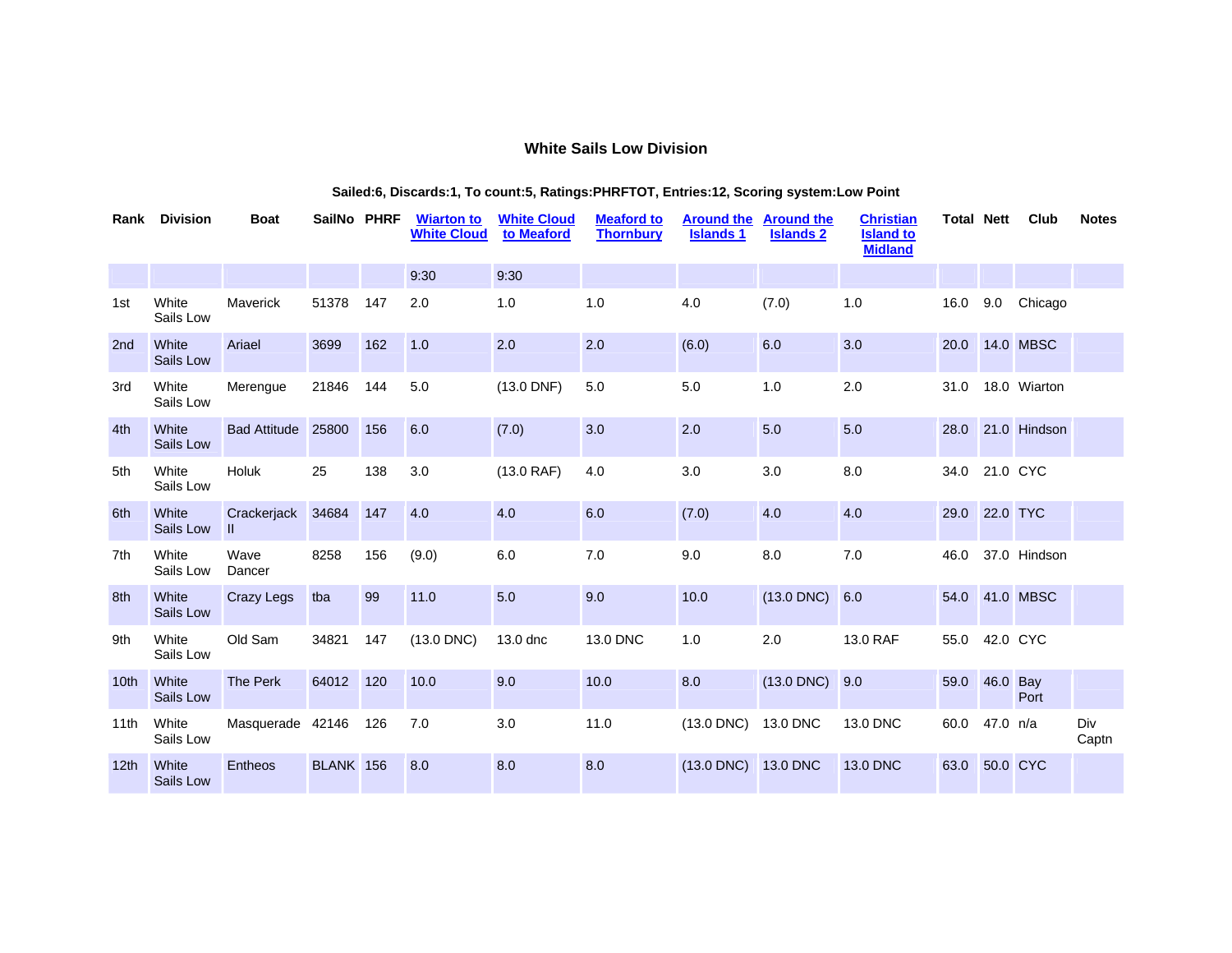## **Wiarton to White Cloud - Flying Sails High Division**

| Rank           | <b>Division</b>                          | <b>Boat</b> | SailNo PHRF |     | Start                           |            | Finish Elapsed Corrected BCE |                | <b>BCR</b>          | Nett | Club              | <b>Notes</b> |
|----------------|------------------------------------------|-------------|-------------|-----|---------------------------------|------------|------------------------------|----------------|---------------------|------|-------------------|--------------|
| $\overline{1}$ | Flying Sails High Sandpiper              |             | 14183 129   |     | 09:25:00 120842 2:43:42 2:58:31 |            |                              | 0:00:00 129    |                     | 1.0  | <b>MBSC</b>       |              |
| 2              | Flying Sails High Fast Forward 34863 169 |             |             |     | 09:25:00 122419 2:59:19 3:01:50 |            |                              |                | 0:03:16 179.602 2.0 |      | Barrie Yacht Club |              |
| 3              | Flying Sails High Water Willie           |             | 34443 129   |     | 09:25:00 121330 2:48:30 3:03:45 |            |                              |                | 0:04:48 144.553 3.0 |      | MBSC              | Div Captn    |
| 4              | Flying Sails High Agualibrium            |             | 84433 138   |     | 09:25:00 121719 2:52:19 3:04:46 |            |                              | 0:05:50 156.92 |                     | 4.0  | KYC.              |              |
| $5^{\circ}$    | Flying Sails High Tiroc                  |             | 44011       | 236 | 09:25:00 125810 3:33:10 3:13:26 |            |                              |                | 0:16:27 289.285 5.0 |      | <b>CYC</b>        |              |
| 6              | Flying Sails High Rum Runner 267         |             |             | 147 |                                 | <b>DNF</b> |                              |                |                     | 7.0  | <b>Bay Port</b>   |              |

### **White Cloud to Meaford - Flying Sails High Division**

| Rank           | <b>Division</b>                          | <b>Boat</b> | SailNo PHRF |     | Start                           |     | Finish Elapsed Corrected BCE |                | <b>BCR</b>            | Nett | Club                         | <b>Notes</b> |
|----------------|------------------------------------------|-------------|-------------|-----|---------------------------------|-----|------------------------------|----------------|-----------------------|------|------------------------------|--------------|
| $\overline{1}$ | Flying Sails High Sandpiper              |             | 14183 129   |     | 09:35:00 131727 3:42:27 4:02:35 |     |                              | 0:00:00 129    |                       | 1.0  | <b>MBSC</b>                  |              |
| 2              | Flying Sails High Agualibrium 84433 138  |             |             |     | 09:35:00 133030 3:55:30 4:12:32 |     |                              |                | 0:09:17 160.118 2.0   |      | KYC                          |              |
| $\mathbf{3}$   | Flying Sails High Rum Runner 267 147     |             |             |     | 09:35:00 133540 4:00:40 4:13:50 |     |                              |                |                       |      | 0:10:40 172.438 3.0 Bay Port |              |
| 4              | Flying Sails High Water Willie 34443 129 |             |             |     | 09:35:00 133139 3:56:39 4:18:04 |     |                              | 0:14:12 162.86 |                       | 4.0  | MBSC                         | Div Captn    |
| 5 <sup>5</sup> | Flying Sails High Fast Forward 34863 169 |             |             |     | 09:35:00 140131 4:26:31         |     | 4:30:15                      |                | $0:27:17$ 234.077 5.0 |      | <b>Barrie Yacht Club</b>     |              |
| 6              | Flying Sails High Tiroc                  |             | 44011       | 236 |                                 | dnf |                              |                |                       | 7.0  | <b>CYC</b>                   |              |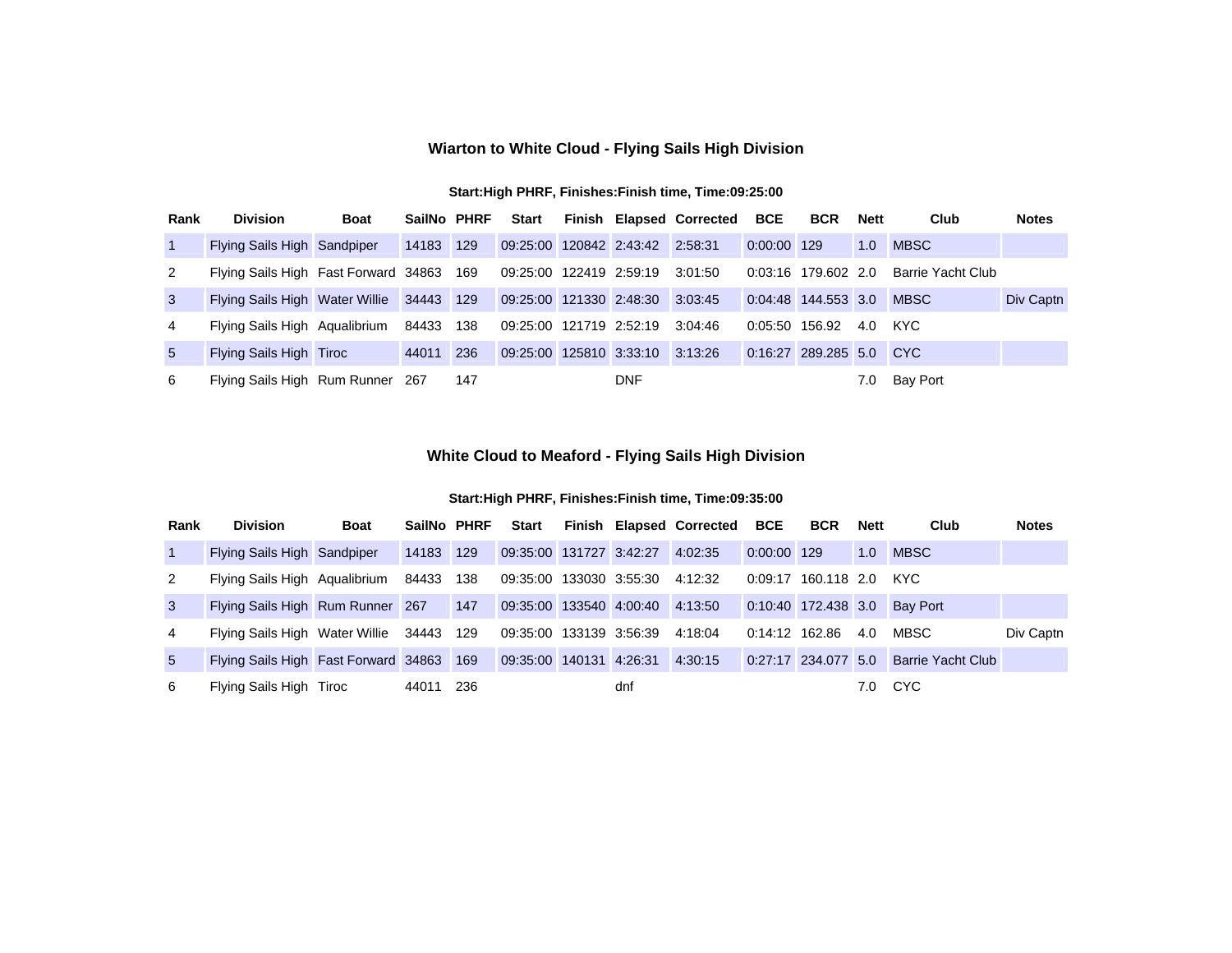### **Meaford to Thornbury - Flying Sails High Division**

#### **Start:High PHRF, Finishes:Finish time, Time:09:25:00**

| Rank           | <b>Division</b>                                                          | <b>Boat</b> | SailNo PHRF |     | Start                           |  | Finish Elapsed Corrected BCE |             | <b>BCR</b>            | Nett | Club                     | <b>Notes</b> |
|----------------|--------------------------------------------------------------------------|-------------|-------------|-----|---------------------------------|--|------------------------------|-------------|-----------------------|------|--------------------------|--------------|
| $\overline{1}$ | Flying Sails High Sandpiper                                              |             | 14183 129   |     | 09:25:00 112712 2:02:12 2:13:15 |  |                              | 0:00:00 129 |                       | 1.0  | <b>MBSC</b>              |              |
| 2              | Flying Sails High Rum Runner 267                                         |             |             | 147 | 09:25:00 113435 2:09:35 2:16:40 |  |                              |             | 0:03:14 161.049 2.0   |      | Bav Port                 |              |
| 3              | Flying Sails High Fast Forward 34863 169 09:25:00 114043 2:15:43 2:17:37 |             |             |     |                                 |  |                              |             | $0:04:18$ 187.672 3.0 |      | <b>Barrie Yacht Club</b> |              |
| 4              | Flying Sails High Tiroc                                                  |             | 44011       | 236 | 09:25:00 115658 2:31:58 2:17:54 |  |                              |             | $0:05:07$ 258.208 4.0 |      | CYC.                     |              |
| $5^{\circ}$    | Flying Sails High Aqualibrium                                            |             | 84433 138   |     | 09:25:00 113424 2:09:24         |  | 2:18:45                      |             | $0:05:08$ 160.253 5.0 |      | <b>KYC</b>               |              |
| 6              | Flying Sails High Water Willie                                           |             | 34443       | 129 | 09:25:00 113845 2:13:45 2:25:51 |  |                              |             | 0:11:33 179.135 6.0   |      | MBSC                     | Div Captn    |

### **Around the Islands 1 - Flying Sails High Division**

| Rank           | <b>Division</b>                                                          | <b>Boat</b> | SailNo PHRF |     | Start                           |            | Finish Elapsed Corrected BCE |             | <b>BCR</b>              | Nett | Club                         | <b>Notes</b> |
|----------------|--------------------------------------------------------------------------|-------------|-------------|-----|---------------------------------|------------|------------------------------|-------------|-------------------------|------|------------------------------|--------------|
| $\vert$ 1      | Flying Sails High Fast Forward 34863 169 11:50:00 143342 2:43:42 2:46:00 |             |             |     |                                 |            |                              | 0:00:00 169 |                         | 1.0  | Barrie Yacht Club            |              |
| 2              | Flying Sails High Sandpiper 14183 129                                    |             |             |     | 11:50:00  142527  2:35:27       |            | 2:49:31                      |             | $0:03:14$ 140.252 2.0   |      | MBSC                         |              |
| $\mathbf{3}$   | Flying Sails High Water Willie 34443 129 11:50:00 142555 2:35:55 2:50:02 |             |             |     |                                 |            |                              |             | 0:03:42 141.878 3.0     |      | MBSC                         | Div Captn    |
| 4              | Flying Sails High Agualibrium 84433 138 11:50:00 143325 2:43:25 2:55:14  |             |             |     |                                 |            |                              |             | 0:08:37 168.013 4.0 KYC |      |                              |              |
| 5 <sup>5</sup> | Flying Sails High Rum Runner 267                                         |             |             | 147 | 11:50:00 150656 3:16:56 3:27:42 |            |                              |             |                         |      | 0:39:33 284.805 5.0 Bay Port |              |
| 6              | Flying Sails High Tiroc                                                  |             | 44011       | 236 |                                 | <b>DNC</b> |                              |             |                         | 7.0  | <b>CYC</b>                   |              |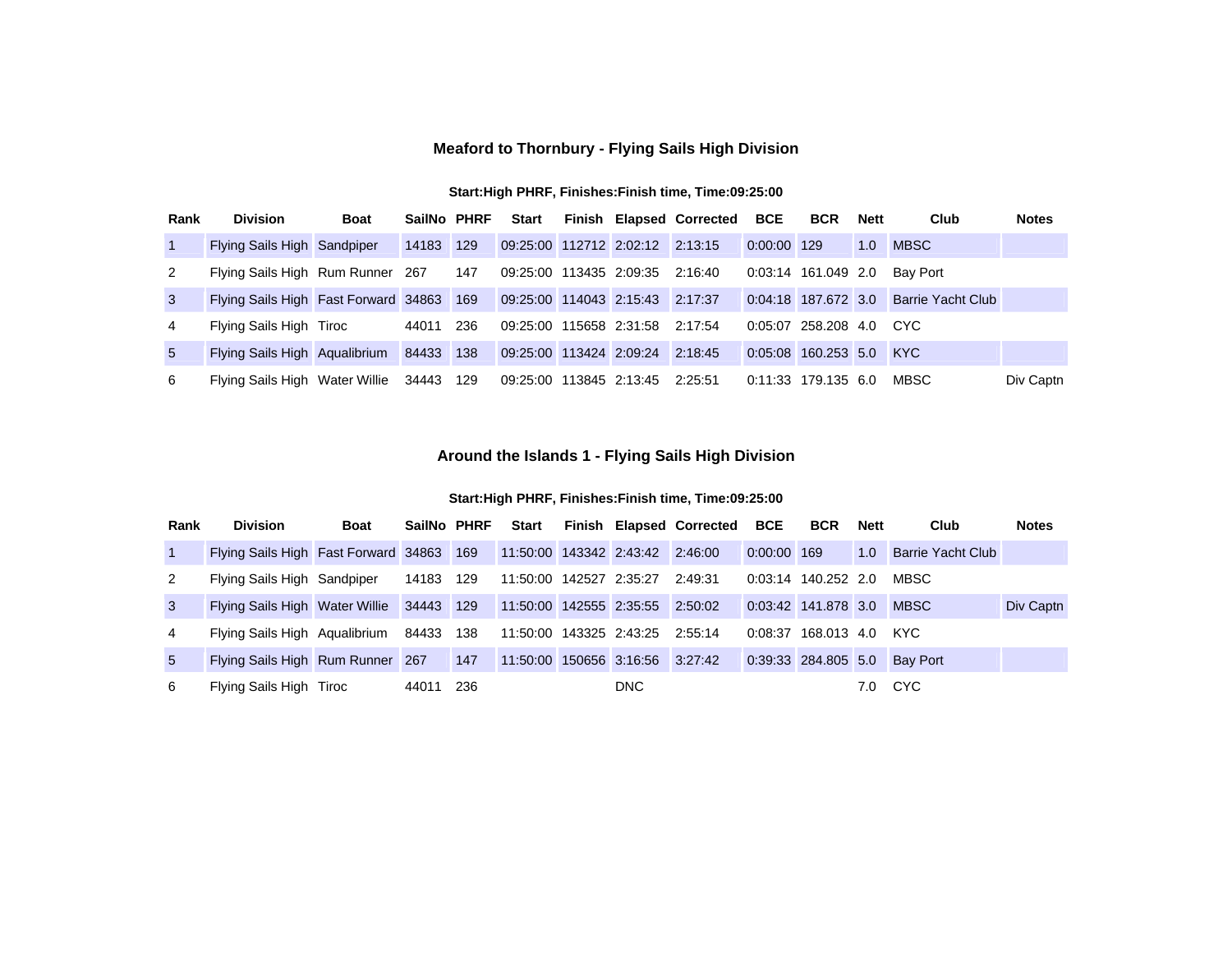## **Around the Islands 2 - Flying Sails High Division**

| Rank           | <b>Division</b>                          | <b>Boat</b> | SailNo PHRF |      | Start                           |                |                        | Finish Elapsed Corrected BCE |             | <b>BCR</b>              | <b>Nett</b> | Club              | <b>Notes</b> |
|----------------|------------------------------------------|-------------|-------------|------|---------------------------------|----------------|------------------------|------------------------------|-------------|-------------------------|-------------|-------------------|--------------|
| $\vert$ 1      | Flying Sails High Sandpiper              |             | 14183 129   |      | 15:25                           | 171931 1:54:31 |                        | 2:04:53                      | 0:00:00 129 |                         | 1.0         | <b>MBSC</b>       |              |
| 2              | Flying Sails High Water Willie           |             | 34443 129   |      | 15:25                           |                | 172003 1:55:03 2:05:28 |                              |             | 0:00:32 131.47          | 2.0         | MBSC              | Div Captn    |
| $\mathbf{3}$   | Flying Sails High Aqualibrium 84433 138  |             |             |      | 15:25:00 172424 1:59:24 2:08:02 |                |                        |                              |             | 0:02:56 151.619 3.0 KYC |             |                   |              |
| $\overline{4}$ | Flying Sails High Fast Forward 34863 169 |             |             |      | 15:25:00 173210 2:07:10 2:08:57 |                |                        |                              | 0:04:01     | 187.594 4.0             |             | Barrie Yacht Club |              |
| 5 <sup>5</sup> | Flying Sails High Rum Runner 267         |             |             | 147  | 15:25:00 173848 2:13:48 2:21:07 |                |                        |                              |             | 0:15:24 218.319 5.0     |             | <b>Bay Port</b>   |              |
| 6              | Flying Sails High Tiroc                  |             | 44011       | -236 |                                 |                | <b>DNC</b>             |                              |             |                         | 7.0         | CYC               |              |

### **Christian Island to Midland - Flying Sails High Division**

| Rank           | <b>Division</b>                                                          | <b>Boat</b> | SailNo PHRF |     | Start                           |  | Finish Elapsed Corrected BCE |               | <b>BCR</b>              | Nett | Club                         | <b>Notes</b> |
|----------------|--------------------------------------------------------------------------|-------------|-------------|-----|---------------------------------|--|------------------------------|---------------|-------------------------|------|------------------------------|--------------|
| $\vert$ 1      | Flying Sails High Sandpiper 14183 129                                    |             |             |     | 09:25:00 122058 2:55:58 3:11:53 |  |                              | $0:00:00$ 129 |                         | 1.0  | <b>MBSC</b>                  |              |
| 2              | Flying Sails High Water Willie 34443 129                                 |             |             |     | 09:25:00 122535 3:00:35 3:16:55 |  |                              |               | 0:04:37 142.916 2.0     |      | MBSC                         | Div Captn    |
| $\mathbf{3}$   | Flying Sails High Fast Forward 34863 169 09:25:00 124312 3:18:12 3:20:59 |             |             |     |                                 |  |                              |               | $0:08:58$ 196.02 3.0    |      | <b>Barrie Yacht Club</b>     |              |
| $\overline{4}$ | Flying Sails High Agualibrium 84433 138                                  |             |             |     | 09:25:00 123404 3:09:04 3:22:44 |  |                              | 0:10:07       |                         |      |                              |              |
| 5 <sup>5</sup> | Flying Sails High Rum Runner 267                                         |             |             | 147 | 09:25:00 124403 3:19:03 3:29:56 |  |                              |               |                         |      | 0:17:07 198.582 5.0 Bay Port |              |
| 6              | Flying Sails High Tiroc                                                  |             | 44011       | 236 | 09:25:00 132308 3:58:08         |  | 3:36:06                      |               | 0:26:40 316.394 6.0 CYC |      |                              |              |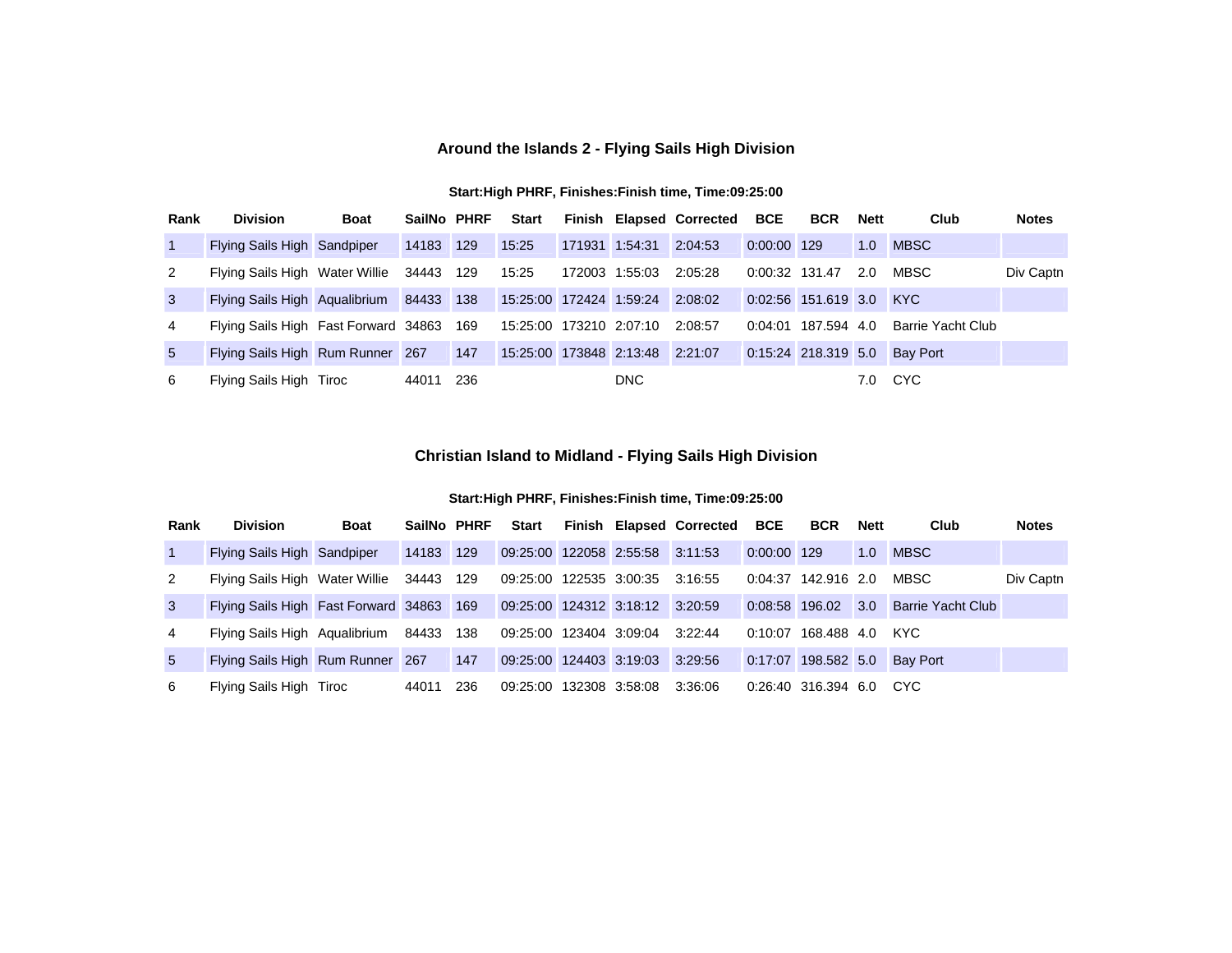### **Wiarton to White Cloud - Flying Sails Low Division**

#### **Start:Low PHRF, Finishes:Finish time, Time:09:35:00**

| Rank           | <b>Division</b>                          | <b>Boat</b> | SailNo PHRF |     | Start                           |  | Finish Elapsed Corrected BCE |                | <b>BCR</b>              | <b>Nett</b> | Club       | <b>Notes</b> |
|----------------|------------------------------------------|-------------|-------------|-----|---------------------------------|--|------------------------------|----------------|-------------------------|-------------|------------|--------------|
| $\overline{1}$ | Flying Sails Low Windburn                |             | KC-15 126   |     | 09:35:00 121817 2:43:17 2:59:04 |  |                              | 0:00:00 126    |                         | 1.0         | Wiarton    |              |
| 2              | Flying Sails Low Flying Circus 32719 117 |             |             |     | 09:35:00 122023 2:45:23 3:04:31 |  |                              |                | 0:04:53 132.783 2.0 KYC |             |            |              |
| $\mathbf{3}$   | Flying Sails Low Aquilla                 |             | 25234       | 117 | 09:35:00 122409 2:49:09         |  | 3:08:44                      | 0:08:39 144.95 |                         | 3.0         | Lions Head |              |
| 4              | Flying Sails Low Redneck                 |             | 34          | 102 | 09:35:00 122110 2:46:10         |  | 3:10:55                      |                | $0:10:19$ 135.314 4.0   |             | <b>RBC</b> | Div Captn    |
| -5             | Flying Sails Low Targa                   |             | 30          | 84  | 09:35:00 122124 2:46:24 3:18:17 |  |                              | 0:16:07        | 136.067 5.0 CYC         |             |            |              |

### **White Cloud to Meaford - Flying Sails Low Division**

| Rank            | <b>Division</b>                          | <b>Boat</b> | SailNo PHRF |     | Start                           |  | Finish Elapsed Corrected BCE |               | <b>BCR</b>              | <b>Nett</b> | Club       | <b>Notes</b> |
|-----------------|------------------------------------------|-------------|-------------|-----|---------------------------------|--|------------------------------|---------------|-------------------------|-------------|------------|--------------|
| $\overline{1}$  | Flying Sails Low Windburn                |             | KC-15 126   |     | 09:45:00 132557 3:40:57         |  | 4:02:19                      | $0:00:00$ 126 |                         | 1.0         | Wiarton    |              |
| 2               | Flying Sails Low Aquilla                 |             | 25234       | 117 | 09:45:00 132834 3:43:34         |  | 4:09:26                      |               | 0:06:23 132.246 2.0     |             | Lions Head |              |
| 3               | <b>Flying Sails Low Targa</b>            |             | 30          | 84  | 09:45:00 131555 3:30:55 4:11:19 |  |                              |               | 0:07:34 102.049 3.0 CYC |             |            |              |
| 4               | Flying Sails Low Redneck                 |             | 34          | 102 | 09:45:00 133216 3:47:16         |  | 4:21:07                      |               | 0:16:22 141.079 4.0     |             | <b>RBC</b> | Div Captn    |
| $5\overline{)}$ | Flying Sails Low Flying Circus 32719 117 |             |             |     | 09:45:00 135907 4:14:07         |  | 4:43:32                      |               | 0:36:56 205.172 5.0 KYC |             |            |              |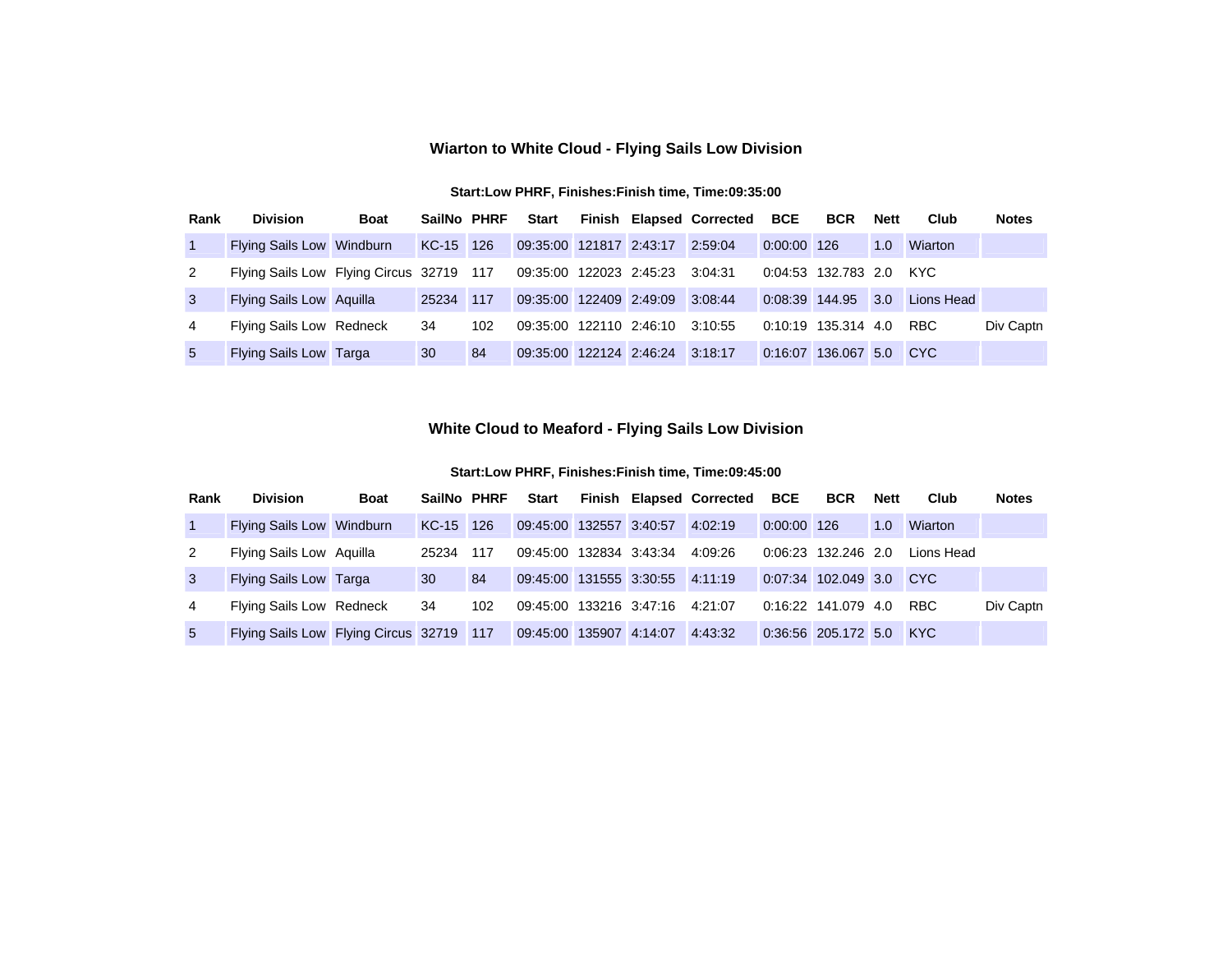### **Meaford to Thornbury - Flying Sails Low Division**

#### **Start:Low PHRF, Finishes:Finish time, Time:09:35:00**

| Rank           | <b>Division</b>                          | <b>Boat</b> | SailNo PHRF |     | <b>Start</b>                    |                                 | Finish Elapsed Corrected BCE |                | <b>BCR</b>             | <b>Nett</b> | Club       | <b>Notes</b> |
|----------------|------------------------------------------|-------------|-------------|-----|---------------------------------|---------------------------------|------------------------------|----------------|------------------------|-------------|------------|--------------|
| $\blacksquare$ | Flying Sails Low Windburn                |             | KC-15 126   |     | 09:35:00 113705 2:02:05 2:13:53 |                                 |                              | $0:00:00$ 126  |                        | 1.0         | Wiarton    |              |
| 2              | Flying Sails Low Flying Circus 32719 117 |             |             |     | 09:35:00 113710 2:02:10         |                                 | 2:16:18                      | 0:02:10 126.36 |                        | 2.0         | KYC.       |              |
| $\mathbf{3}$   | <b>Flying Sails Low Targa</b>            |             | 30          | 84  | 09:35:00 113100 1:56:00         |                                 | 2:18:13                      |                | 0:03:38 99.718 3.0 CYC |             |            |              |
| 4              | Flying Sails Low Redneck                 |             | 34          | 102 |                                 | 09:35:00 113722 2:02:22 2:20:36 |                              |                | $0:05:50$ 127.224 4.0  |             | <b>RBC</b> | Div Captn    |
| -5             | Flying Sails Low Aquilla                 |             | 25234       | 117 | 09:35:00 114118 2:06:18         |                                 | 2:20:55                      |                | 0:06:18 144.217 5.0    |             | Lions Head |              |

### **Around the Islands 1 - Flying Sails Low Division**

| Rank           | <b>Division</b>                                                          | <b>Boat</b> | SailNo PHRF |     | Start                           |                                 | Finish Elapsed Corrected BCE |              | <b>BCR</b>              | Nett | Club           | <b>Notes</b> |
|----------------|--------------------------------------------------------------------------|-------------|-------------|-----|---------------------------------|---------------------------------|------------------------------|--------------|-------------------------|------|----------------|--------------|
| $\overline{1}$ | Flying Sails Low Targa                                                   |             | 30          | 84  |                                 | 12:00:00 141533 2:15:33 2:41:31 |                              | $0:00:00$ 84 |                         |      | 1.0 CYC        |              |
| $\overline{2}$ | Flying Sails Low Flying Circus 32719 117 12:00:00 142700 2:27:00 2:44:01 |             |             |     |                                 |                                 |                              |              | 0:02:14 125.005 2.0 KYC |      |                |              |
| $\overline{3}$ | Flying Sails Low Windburn                                                |             | KC-15 126   |     | 12:00:00 143742 2:37:42 2:52:57 |                                 |                              |              | 0:10:25 163.323 3.0     |      | <b>Wiarton</b> |              |
| 4              | Flying Sails Low Redneck                                                 |             | 34          | 102 |                                 | 12:00:00 143105 2:31:05 2:53:35 |                              |              | $0:10:30$ 139.628 4.0   |      | <b>RBC</b>     | Div Captn    |
| 5 <sup>5</sup> | Flying Sails Low Aguilla                                                 |             | 25234       | 117 | 12:00:00 144155 2:41:55 3:00:39 |                                 |                              |              | 0:17:09 178.424 5.0     |      | Lions Head     |              |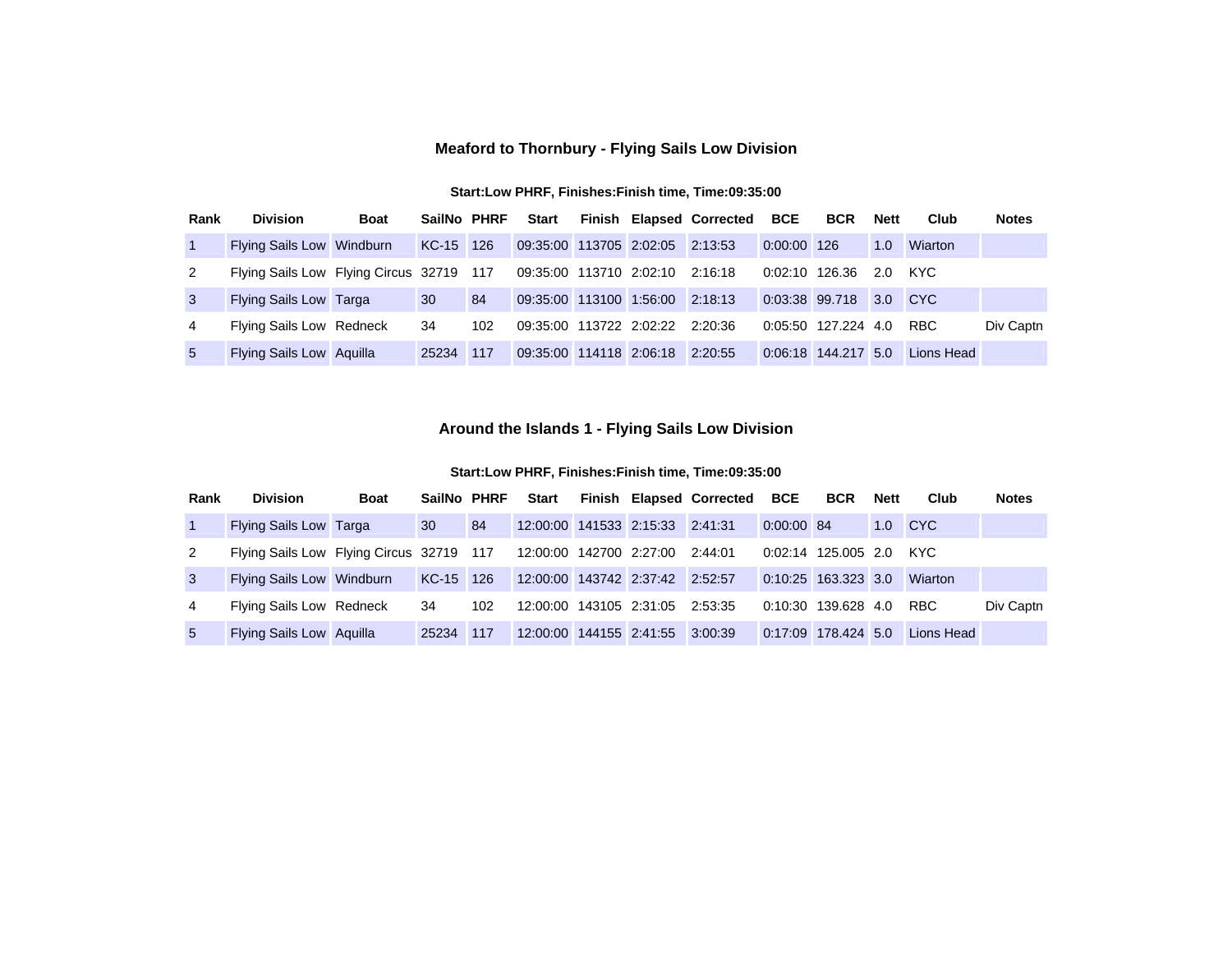### **Around the Islands 2 - Flying Sails Low Division**

#### **Start:Low PHRF, Finishes:Finish time, Time:09:35:00**

| Rank           | <b>Division</b>                          | <b>Boat</b> | SailNo PHRF |     | <b>Start</b>                    |                         | Finish Elapsed Corrected BCE |               | <b>BCR</b>              | <b>Nett</b> | Club       | <b>Notes</b> |
|----------------|------------------------------------------|-------------|-------------|-----|---------------------------------|-------------------------|------------------------------|---------------|-------------------------|-------------|------------|--------------|
| $\overline{1}$ | Flying Sails Low Windburn                |             | KC-15 126   |     | 15:35:00 172413 1:49:13         |                         | 1:59:47                      | $0:00:00$ 126 |                         | 1.0         | Wiarton    |              |
| 2              | Flying Sails Low Flying Circus 32719 117 |             |             |     | 15:35:00 172524 1:50:24         |                         | 2:03:11                      |               | 0:03:03 131.715 2.0 KYC |             |            |              |
| $\mathbf{3}$   | <b>Flying Sails Low Targa</b>            |             | 30          | 84  |                                 | 15:35:00 172117 1:46:17 | 2:06:39                      |               | 0:05:46 111.834 3.0 CYC |             |            |              |
| 4              | Flying Sails Low Aquilla                 |             | 25234       | 117 | 15:35:00 173539 2:00:39         |                         | 2:14:37                      |               | 0:13:18 181.214 4.0     |             | Lions Head |              |
| -5             | Flying Sails Low Redneck                 |             | 34          | 102 | 15:35:00 173234 1:57:34 2:15:05 |                         |                              |               | 0:13:19 166.324 5.0     |             | <b>RBC</b> | Div Captn    |

### **Christian Island to Midland - Flying Sails Low Division**

| Rank           | <b>Division</b>                                                          | <b>Boat</b> | SailNo PHRF |       | Start                           |  | Finish Elapsed Corrected BCE |                | <b>BCR</b>             | Nett | Club       | <b>Notes</b> |
|----------------|--------------------------------------------------------------------------|-------------|-------------|-------|---------------------------------|--|------------------------------|----------------|------------------------|------|------------|--------------|
| $\overline{1}$ | Flying Sails Low Windburn                                                |             | KC-15 126   |       | 09:35:00 123531 3:00:31 3:17:58 |  |                              | 0:00:00 126    |                        | 1.0  | Wiarton    |              |
| 2              | Flying Sails Low Targa                                                   |             | 30          | 84    | 09:35:00 122319 2:48:19 3:20:34 |  |                              | 0:02:10 90.354 |                        |      | 2.0 CYC    |              |
| $\mathbf{3}$   | Flying Sails Low Flying Circus 32719 117 09:35:00 123835 3:03:35 3:24:50 |             |             |       |                                 |  |                              |                | 0:06:09 134.96 3.0 KYC |      |            |              |
| 4              | Flying Sails Low Aquilla                                                 |             | 25234       | - 117 | 09:35:00 123908 3:04:08 3:25:27 |  |                              |                | 0:06:42 136.567        | 4.0  | Lions Head |              |
| 5 <sup>5</sup> | <b>Flying Sails Low Redneck</b>                                          |             | 34          | 102   | 09:35:00 124243 3:07:43 3:35:41 |  |                              |                | 0:15:25 147.037 5.0    |      | <b>RBC</b> | Div Captn    |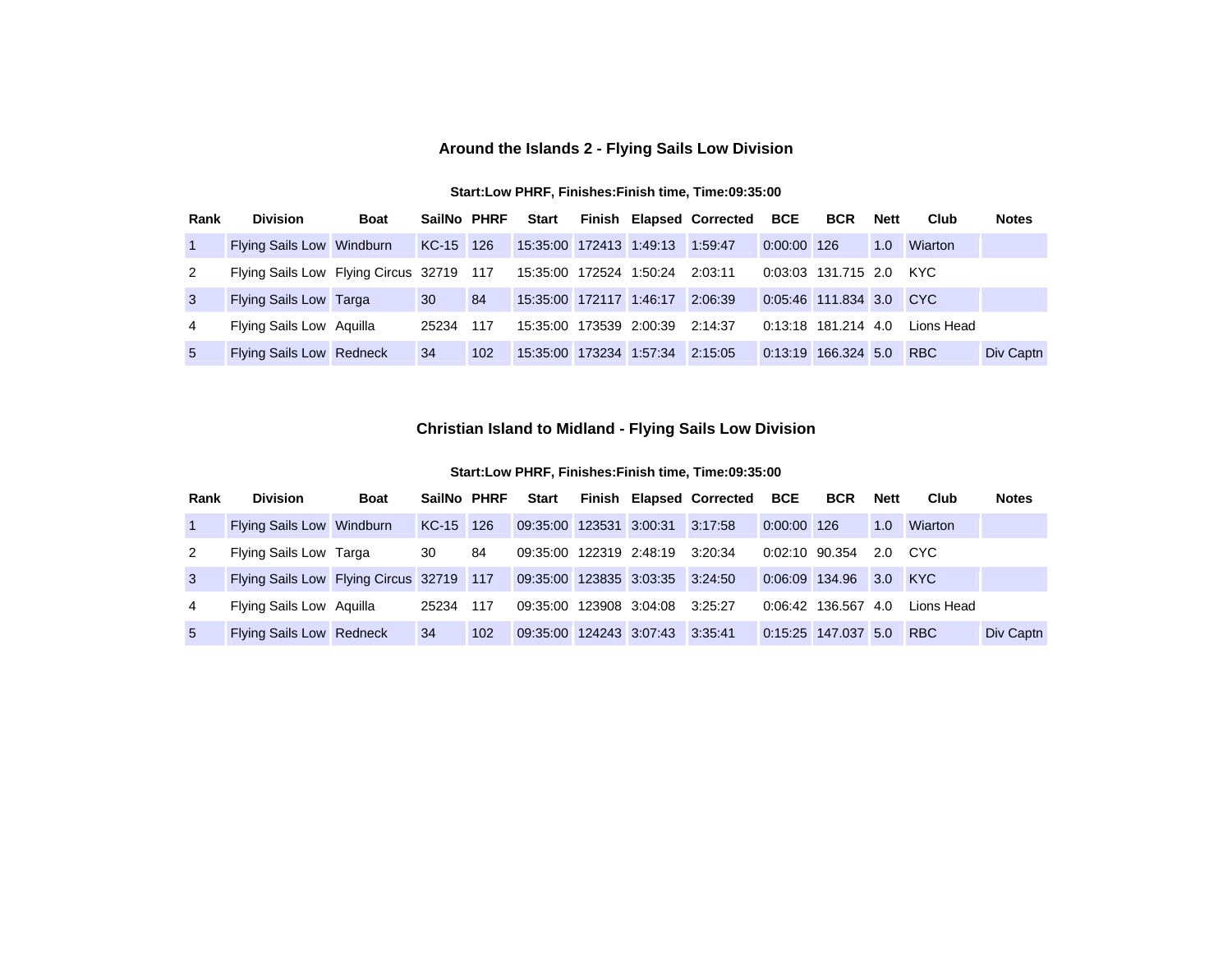### **Wiarton to White Cloud - White Sails High Division**

| Rank            | <b>Division</b>                     | <b>Boat</b> | SailNo PHRF |     | <b>Start</b>            |                                 | <b>Finish Elapsed Corrected</b> | <b>BCE</b>     | <b>BCR</b>                   | Nett | Club        | <b>Notes</b> |
|-----------------|-------------------------------------|-------------|-------------|-----|-------------------------|---------------------------------|---------------------------------|----------------|------------------------------|------|-------------|--------------|
| $\overline{1}$  | White Sails High MUMM'S             |             | 35163       | 165 |                         | 09:25:00 121945 2:54:45 2:58:27 |                                 | 0:00:00 165    |                              |      | 1.0 TYC     |              |
| 2               | White Sails High Shannon I          |             | 428         | 198 | 09:25:00 123002 3:05:02 |                                 | 2:58:33                         |                | 0:00:06 198.332 2.0          |      | <b>RBC</b>  | Div Captn    |
| 3               | White Sails High Sgian Dubh         |             | 14          | 195 | 09:25:00 123035 3:05:35 |                                 | 2:59:59                         |                | 0:01:35 200.115 3.0 CYC      |      |             |              |
| 4               | White Sails High Knot Working       |             | 508         | 198 | 09:25:00 123156 3:06:56 |                                 | 3:00:23                         |                | 0:02:00 204.491 4.0          |      | <b>CYC</b>  |              |
| $5\overline{)}$ | White Sails High Evergreen          |             | 127         | 204 | 09:25:00 123647 3:11:47 |                                 | 3:03:14                         |                | $0:05:00$ 220.211 5.0        |      | <b>MBSC</b> |              |
| 6               | White Sails High Iron Chien         |             | 292         | 213 | 09:25:00 124319 3:18:19 |                                 | 3:06:42                         |                | 0:08:45 241.389 6.0          |      | ABYC        |              |
| $\overline{7}$  | White Sails High Atii               |             | 4422        | 165 | 09:25:00 122834 3:03:34 |                                 | 3:07:27                         |                | 0:08:49 193.578 7.0 CYC      |      |             |              |
| 8               | White Sails High Domino             |             | 5619        | 228 | 09:25:00 124947 3:24:47 |                                 | 3:08:11                         |                | 0:10:36 262.349 8.0          |      | <b>MBSC</b> |              |
| 9               | White Sails High Chez Moi           |             | 648         | 246 | 09:25:00 130026 3:35:26 |                                 | 3:12:28                         | 0:15:42 296.87 |                              | 9.0  | <b>RBC</b>  |              |
| 10              | White Sails High Harmony            |             | 101         | 252 | 09:25:00 130438 3:39:38 |                                 | 3:14:25                         |                | 0:18:03 310.484 10.0 RBC     |      |             |              |
| 11              | White Sails High Windsearcher 31644 |             |             | 170 | 09:25:00 124117 3:16:17 |                                 | 3:18:41                         |                | 0:19:59 234.798 11.0 Wiarton |      |             |              |
| 12              | White Sails High Fidelity           |             | 891         | 189 | 09:25:00 133231 4:07:31 |                                 | 4:02:29                         |                | 1:05:22 400.864 12.0 MBSC    |      |             |              |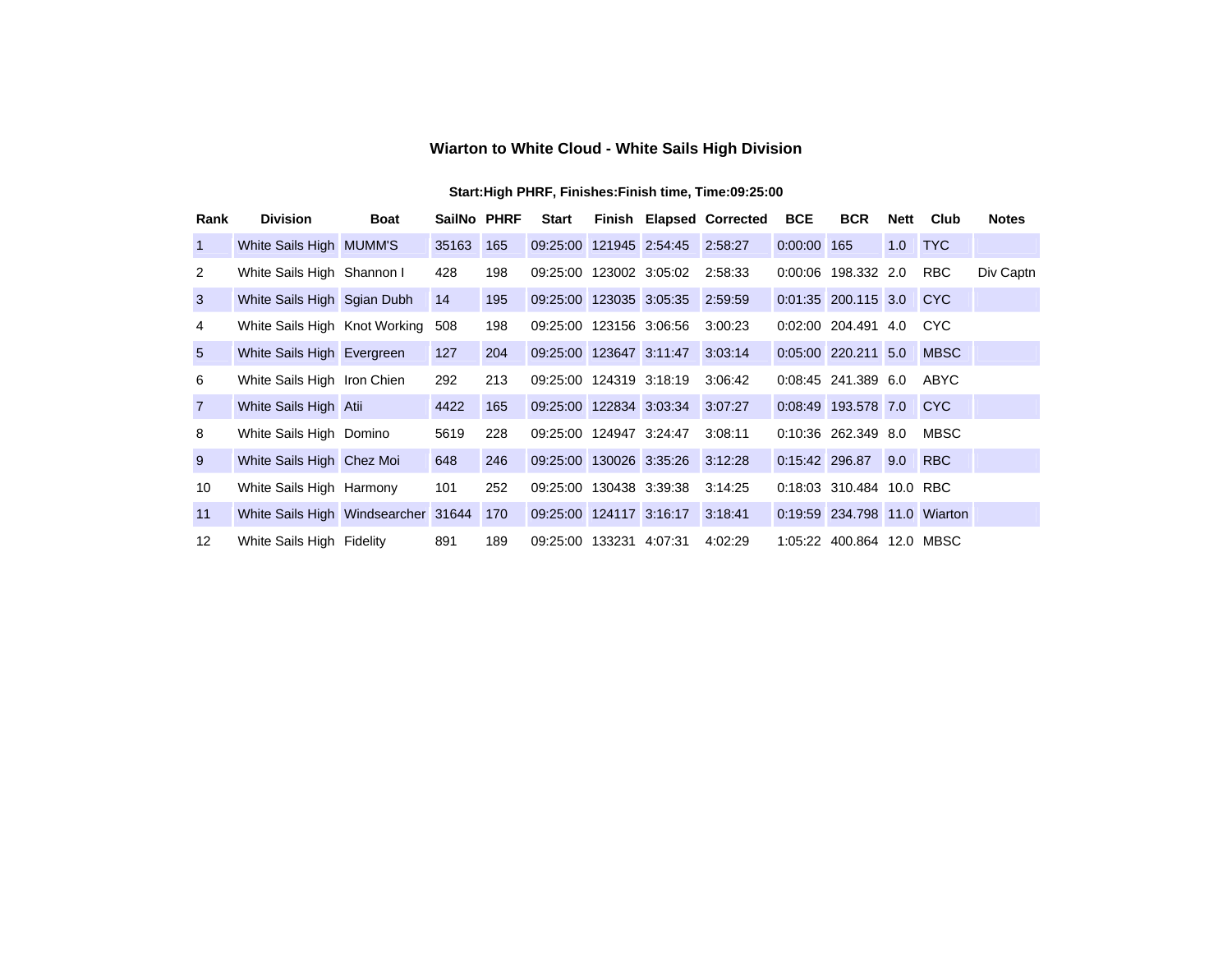## **White Cloud to Meaford - White Sails High Division**

| Rank           | <b>Division</b>                     | <b>Boat</b> | SailNo PHRF |     | <b>Start</b>            |                                 | Finish Elapsed Corrected | <b>BCE</b>     | <b>BCR</b>                | <b>Nett</b> | Club        | <b>Notes</b> |
|----------------|-------------------------------------|-------------|-------------|-----|-------------------------|---------------------------------|--------------------------|----------------|---------------------------|-------------|-------------|--------------|
| $\overline{1}$ | White Sails High Shannon I          |             | 428         | 198 | 09:35:00 133327 3:58:27 |                                 | 3:50:06                  | 0:00:00 198    |                           | 1.0         | <b>RBC</b>  | Div Captn    |
| 2              | White Sails High Knot Working       |             | 508         | 198 | 09:35:00 133415 3:59:15 |                                 | 3:50:52                  |                | 0:00:48 200.011 2.0       |             | <b>CYC</b>  |              |
| 3              | White Sails High Harmony            |             | 101         | 252 | 09:35:00 135920 4:24:20 |                                 | 3:54:00                  |                | 0:04:24 263.067 3.0       |             | <b>RBC</b>  |              |
| 4              | White Sails High MUMM'S             |             | 35163       | 165 | 09:35:00 132422 3:49:22 |                                 | 3:54:14                  |                | 0:04:03 175.166 4.0       |             | <b>TYC</b>  |              |
| 5              | White Sails High Evergreen          |             | 127         | 204 |                         | 09:35:00 134258 4:07:58 3:56:54 |                          |                | 0:07:08 221.924 5.0       |             | <b>MBSC</b> |              |
| 6              | White Sails High Sgian Dubh         |             | 14          | 195 | 09:35:00 134235 4:07:35 |                                 | 4:00:07                  |                | $0:10:20$ 220.96 6.0      |             | CYC         |              |
| $\overline{7}$ | White Sails High Iron Chien         |             | 292         | 213 |                         | 09:35:00 135334 4:18:34 4:03:25 |                          |                | 0:14:09 248.571 7.0       |             | <b>ABYC</b> |              |
| 8              | White Sails High Windsearcher 31644 |             |             | 170 |                         | 09:35:00 134533 4:10:33 4:13:37 |                          |                | 0:23:14 228.418 8.0       |             | Wiarton     |              |
| 9              | White Sails High Atii               |             | 4422        | 165 | 09:35:00 134626 4:11:26 |                                 | 4:16:46                  |                | 0:26:07 230.638 9.0       |             | <b>CYC</b>  |              |
| 10             | White Sails High Domino             |             | 5619        | 228 | 09:35:00 142022 4:45:22 |                                 | 4:22:15                  |                | 0:34:59 315.942 10.0 MBSC |             |             |              |
| 11             | White Sails High Chez Moi           |             | 648         | 246 |                         | 09:35:00 143940 5:04:40 4:32:12 |                          | 0:47:07 364.46 |                           |             | 11.0 RBC    |              |
| 12             | White Sails High Fidelity           |             | 891         | 189 |                         | dnf                             |                          |                |                           |             | 13.0 MBSC   |              |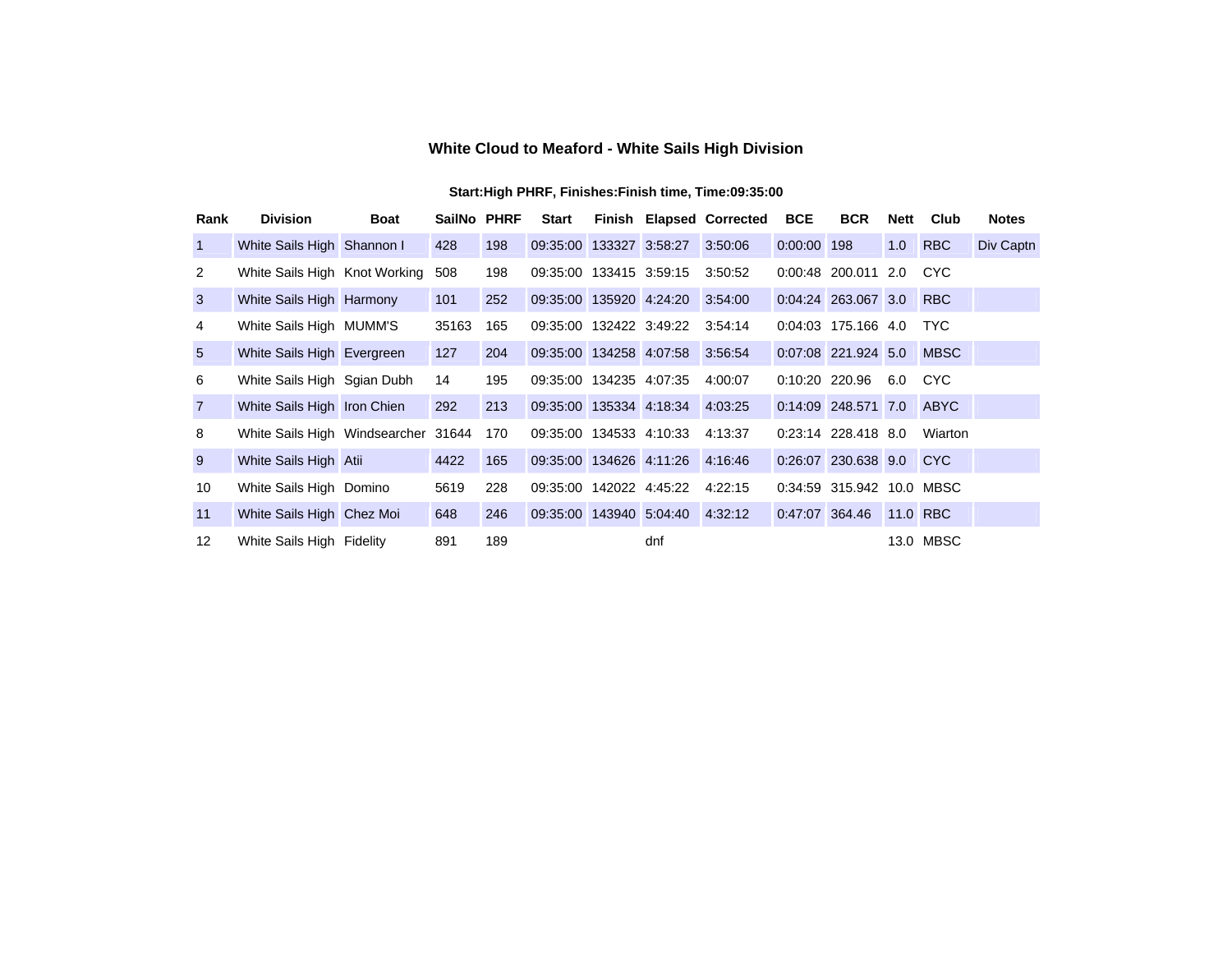### **Meaford to Thornbury - White Sails High Division**

| Rank           | <b>Division</b>                     | <b>Boat</b> | SailNo PHRF |     | <b>Start</b>            |                                 | <b>Finish Elapsed Corrected</b> | <b>BCE</b>     | <b>BCR</b>               | Nett | Club        | <b>Notes</b> |
|----------------|-------------------------------------|-------------|-------------|-----|-------------------------|---------------------------------|---------------------------------|----------------|--------------------------|------|-------------|--------------|
| $\vert$ 1      | White Sails High Sgian Dubh         |             | 14          | 195 |                         | 09:25:00 114126 2:16:26 2:12:19 |                                 | 0:00:00 195    |                          |      | 1.0 CYC     |              |
| 2              | White Sails High MUMM'S             |             | 35163       | 165 |                         | 09:25:00 113654 2:11:54 2:14:42 |                                 |                | 0:02:20 175.182 2.0      |      | <b>TYC</b>  |              |
| $\mathbf{3}$   | White Sails High Evergreen          |             | 127         | 204 |                         | 09:25:00 114732 2:22:32 2:16:11 |                                 |                | 0:04:02 221.667 3.0      |      | <b>MBSC</b> |              |
| 4              | White Sails High Harmony            |             | 101         | 252 | 09:25:00 115853 2:33:53 |                                 | 2:16:13                         |                | 0:04:25 271.284 4.0      |      | RBC.        |              |
| $5^{\circ}$    | White Sails High Knot Working       |             | 508         | 198 | 09:25:00 114649 2:21:49 |                                 | 2:16:51                         |                | 0:04:42 218.534 5.0      |      | CC          |              |
| 6              | White Sails High Shannon I          |             | 428         | 198 | 09:25:00 114721 2:22:21 |                                 | 2:17:22                         |                | 0:05:14 220.865 6.0      |      | <b>RBC</b>  | Div Captn    |
| $\overline{7}$ | White Sails High Domino             |             | 5619        | 228 | 09:25:00 115759 2:32:59 |                                 | 2:20:35                         | 0:09:00 267.35 |                          | 7.0  | <b>MBSC</b> |              |
| 8              | White Sails High Windsearcher 31644 |             |             | 170 |                         | 09:25:00 114706 2:22:06 2:23:50 |                                 |                | 0:11:23 219.772 8.0      |      | Wiarton     |              |
| 9              | White Sails High Iron Chien         |             | 292         | 213 |                         | 09:25:00 115813 2:33:13 2:24:14 |                                 | 0:12:40 268.37 |                          |      | 9.0 ABYC    |              |
| 10             | White Sails High Atii               |             | 4422        | 165 |                         | 09:25:00 114744 2:22:44 2:25:45 |                                 |                | 0:13:10 222.541 10.0 CYC |      |             |              |
| 11             | White Sails High Chez Moi           |             | 648         | 246 |                         | <b>DNC</b>                      |                                 |                |                          |      | 13.0 RBC    |              |
| 11             | White Sails High Fidelity           |             | 891         | 189 | 09:25:00                | <b>DNC</b>                      |                                 |                |                          |      | 13.0 MBSC   |              |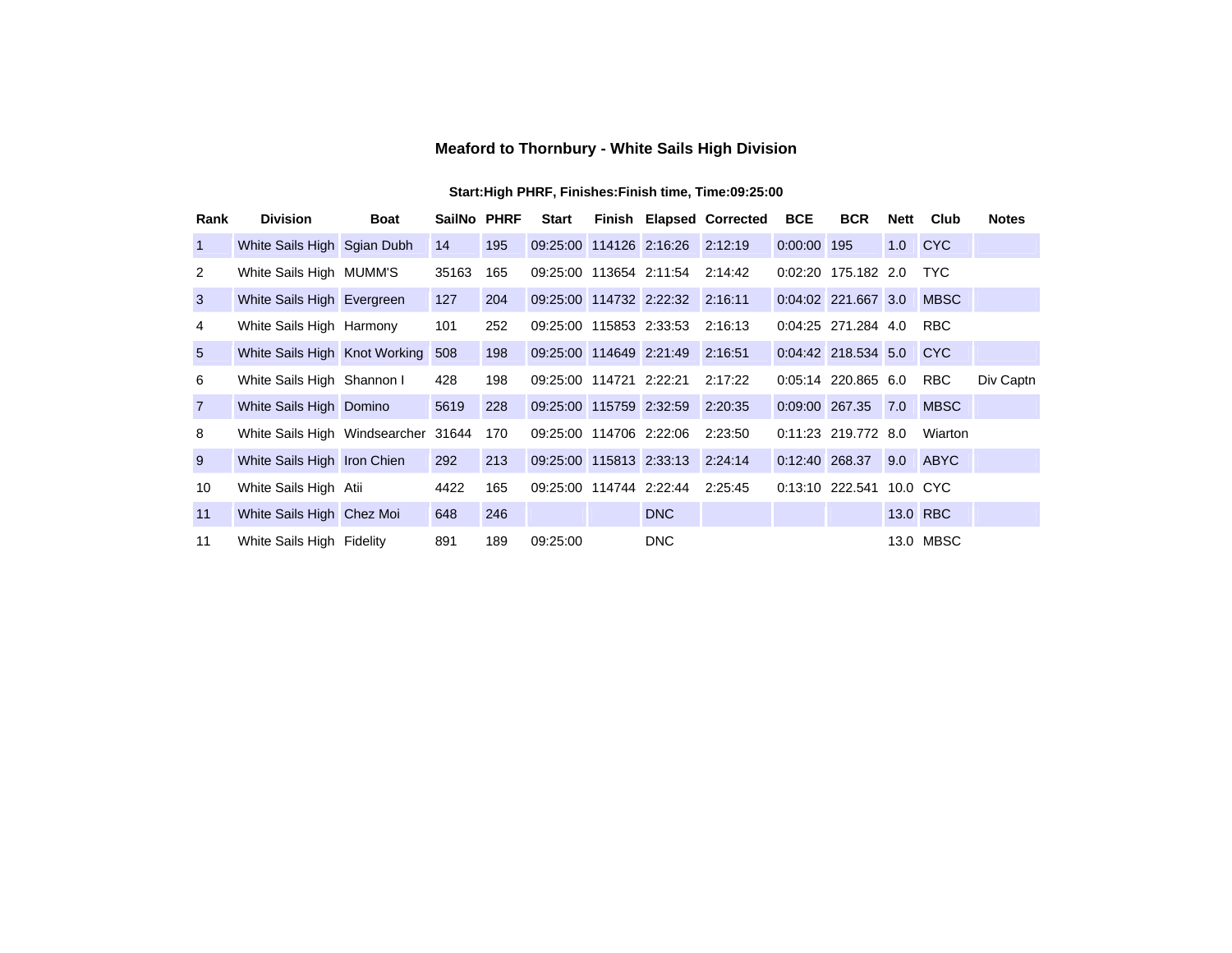## **Around the Islands 1 - White Sails High Division**

| Rank            | <b>Division</b>                         | <b>Boat</b> | SailNo PHRF |     | <b>Start</b>              |                                 | Finish Elapsed Corrected | <b>BCE</b>     | <b>BCR</b>              | Nett | Club         | <b>Notes</b> |
|-----------------|-----------------------------------------|-------------|-------------|-----|---------------------------|---------------------------------|--------------------------|----------------|-------------------------|------|--------------|--------------|
| $\mathbf{1}$    | White Sails High Shannon I              |             | 428         | 198 |                           | 11:50:00 143613 2:46:13 2:40:24 |                          | 0:00:00 198    |                         | 1.0  | <b>RBC</b>   | Div Captn    |
| 2               | White Sails High Sgian Dubh             |             | 14          | 195 | 11:50:00 143539 2:45:39   |                                 | 2:40:39                  |                | 0:00:16 195.956 2.0     |      | <b>CYC</b>   |              |
| $\mathbf{3}$    | White Sails High Knot Working           |             | 508         | 198 |                           | 11:50:00 144301 2:53:01 2:46:57 |                          |                | 0:06:48 222.523 3.0 CYC |      |              |              |
| 4               | White Sails High Harmony                |             | 101         | 252 |                           | 11:50:00 150355 3:13:55 2:51:40 |                          |                | 0:12:44 297.895 4.0     |      | <b>RBC</b>   |              |
| 5 <sup>5</sup>  | White Sails High Evergreen              |             | 127         | 204 |                           | 11:50:00 145047 3:00:47 2:52:43 |                          |                | 0:12:54 250.532 5.0     |      | <b>MBSC</b>  |              |
| 6               | White Sails High Domino                 |             | 5619        | 228 |                           | 11:50:00 145944 3:09:44 2:54:22 |                          |                | $0:15:12$ 282,809 6.0   |      | MBSC         |              |
| $\overline{7}$  | White Sails High Chez Moi               |             | 648         | 246 |                           | 11:50:00 150744 3:17:44 2:56:40 |                          |                | 0:18:12 311.659 7.0     |      | <b>RBC</b>   |              |
| 8               | White Sails High Atii                   |             | 4422        | 165 | 11:50:00  144631  2:56:31 |                                 | 3:00:15                  |                | 0:19:27 235.145 8.0     |      | CYC          |              |
| 9               | White Sails High Iron Chien             |             | 292         | 213 |                           | 11:50:00 150928 3:19:28 3:07:47 |                          | 0:29:05 317.91 |                         |      | 9.0 ABYC     |              |
| 10              | White Sails High MUMM'S                 |             | 35163       | 165 |                           | <b>DNC</b>                      |                          |                |                         |      | 13.0 TYC     |              |
| 10 <sup>°</sup> | White Sails High Windsearcher 31644 170 |             |             |     |                           | <b>DNC</b>                      |                          |                |                         |      | 13.0 Wiarton |              |
| 10              | White Sails High Fidelity               |             | 891         | 189 |                           | <b>DNC</b>                      |                          |                |                         |      | 13.0 MBSC    |              |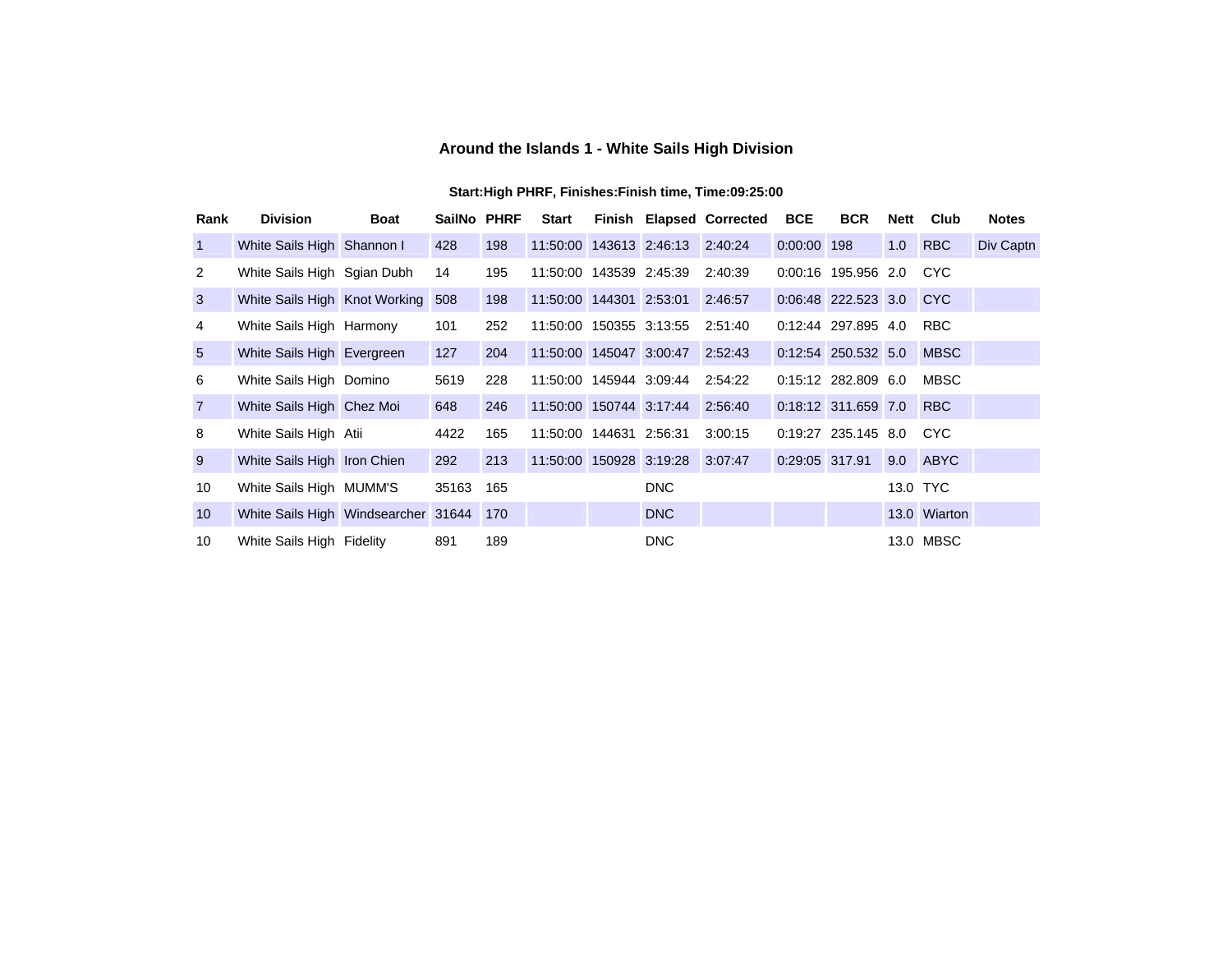## **Around the Islands 2 - White Sails High Division**

| Rank            | <b>Division</b>                         | <b>Boat</b> | SailNo PHRF |     | Start                   |                                 | Finish Elapsed Corrected | <b>BCE</b>  | <b>BCR</b>            | <b>Nett</b> | Club         | <b>Notes</b> |
|-----------------|-----------------------------------------|-------------|-------------|-----|-------------------------|---------------------------------|--------------------------|-------------|-----------------------|-------------|--------------|--------------|
| $\vert$ 1       | White Sails High Sgian Dubh             |             | 14          | 195 |                         | 15:25:00 173132 2:06:32 2:02:43 |                          | 0:00:00 195 |                       |             | 1.0 CYC      |              |
| 2               | White Sails High Shannon I              |             | 428         | 198 |                         | 15:25:00 173322 2:08:22 2:03:52 |                          |             | 0:01:12 203.642 2.0   |             | <b>RBC</b>   | Div Captn    |
| $\mathbf{3}$    | White Sails High Knot Working           |             | 508         | 198 | 15:25:00 173619 2:11:19 |                                 | 2:06:43                  |             | 0:04:09 217.547 3.0   |             | <b>CYC</b>   |              |
| 4               | White Sails High Domino                 |             | 5619        | 228 |                         | 15:25:00 175102 2:26:02 2:14:12 |                          |             | 0:12:30 286.916 4.0   |             | MBSC         |              |
| $5\overline{)}$ | White Sails High Atii                   |             | 4422        | 165 | 15:25:00 173900 2:14:00 |                                 | 2:16:50                  |             | 0:13:50 230.195 5.0   |             | <b>CYC</b>   |              |
| 6               | White Sails High Chez Moi               |             | 648         | 246 |                         | 15:25:00 175910 2:34:10 2:17:44 |                          |             | $0:16:49$ 325.253 6.0 |             | <b>RBC</b>   |              |
| $\overline{7}$  | White Sails High Harmony                |             | 101         | 252 |                         | 15:25:00 180153 2:36:53 2:18:53 |                          |             | 0:18:15 338.059 7.0   |             | <b>RBC</b>   |              |
| 8               | White Sails High Evergreen              |             | 127         | 204 |                         | <b>DNF</b>                      |                          |             |                       |             | 13.0 MBSC    |              |
| 8 <sup>°</sup>  | White Sails High MUMM'S                 |             | 35163 165   |     |                         | <b>DNC</b>                      |                          |             |                       |             | 13.0 TYC     |              |
| 8               | White Sails High Iron Chien             |             | 292         | 213 |                         | <b>DNC</b>                      |                          |             |                       |             | 13.0 ABYC    |              |
| 8               | White Sails High Windsearcher 31644 170 |             |             |     |                         | DNC                             |                          |             |                       |             | 13.0 Wiarton |              |
| 8               | White Sails High Fidelity               |             | 891         | 189 |                         | <b>DNC</b>                      |                          |             |                       |             | 13.0 MBSC    |              |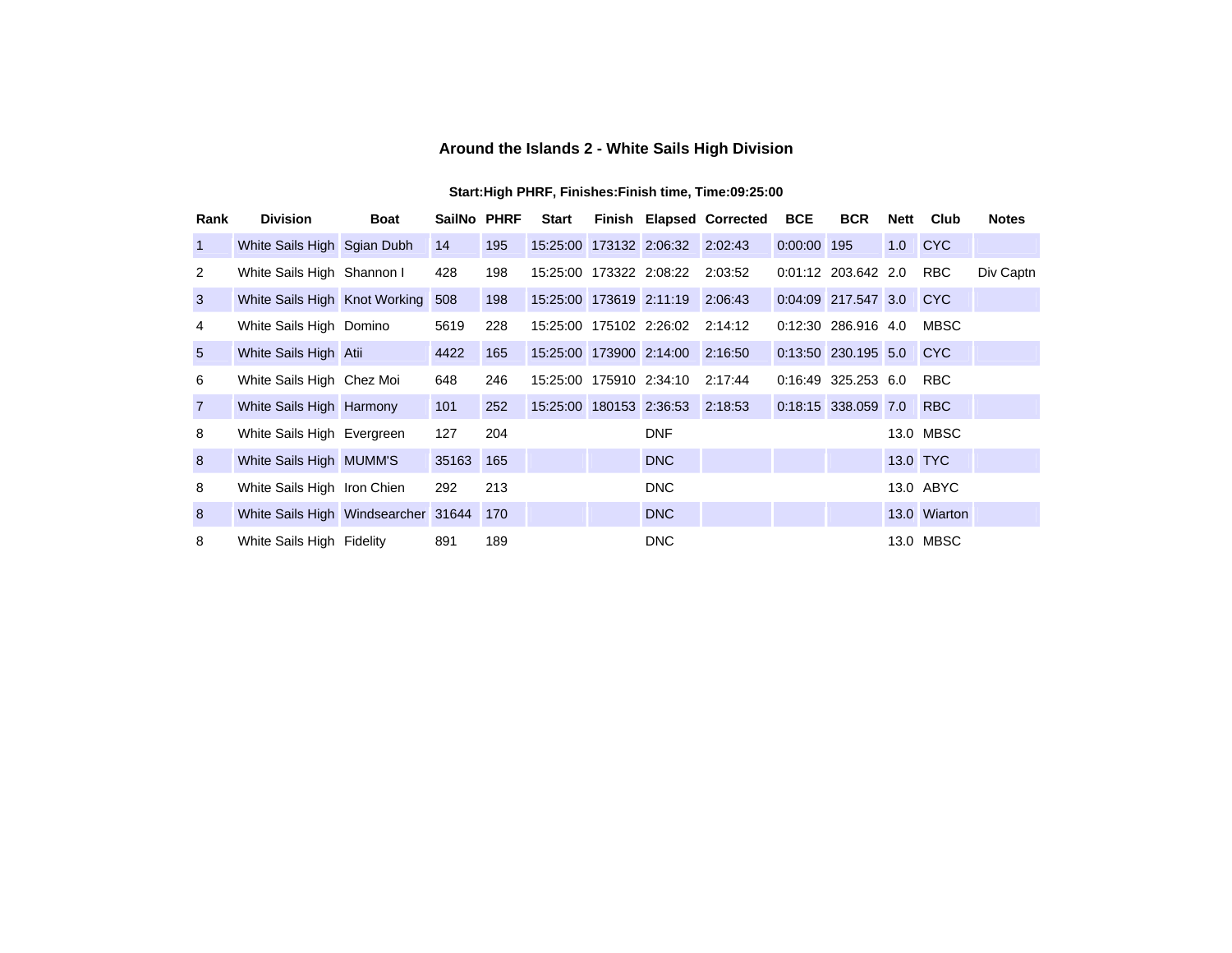## **Christian Island to Midland - White Sails High Division**

| Rank            | <b>Division</b>                     | <b>Boat</b> | SailNo PHRF |     | <b>Start</b>            |                                 | <b>Finish Elapsed Corrected</b> | <b>BCE</b>  | <b>BCR</b>                | <b>Nett</b> | Club        | <b>Notes</b> |
|-----------------|-------------------------------------|-------------|-------------|-----|-------------------------|---------------------------------|---------------------------------|-------------|---------------------------|-------------|-------------|--------------|
| $\overline{1}$  | White Sails High Shannon I          |             | 428         | 198 | 09:25:00 124125 3:16:25 |                                 | 3:09:32                         | 0:00:00 198 |                           | 1.0         | <b>RBC</b>  | Div Captn    |
| 2               | White Sails High Sgian Dubh         |             | 14          | 195 | 09:25:00 124049 3:15:49 |                                 | 3:09:54                         |             | 0:00:23 196.169 2.0       |             | <b>CYC</b>  |              |
| $\mathbf{3}$    | White Sails High Knot Working       |             | 508         | 198 | 09:25:00 124340 3:18:40 |                                 | 3:11:42                         |             | 0:02:15 204.867 3.0       |             | <b>CYC</b>  |              |
| 4               | White Sails High Chez Moi           |             | 648         | 246 | 09:25:00 130921 3:44:21 |                                 | 3:20:26                         |             | 0:12:12 283.248 4.0       |             | <b>RBC</b>  |              |
| $5\overline{)}$ | White Sails High Harmony            |             | 101         | 252 |                         | 09:25:00 131223 3:47:23 3:21:17 |                                 |             | 0:13:16 292.505 5.0       |             | <b>RBC</b>  |              |
| 6               | White Sails High Domino             |             | 5619        | 228 | 09:25:00 130557 3:40:57 |                                 | 3:23:03                         |             | 0:14:42 272.872 6.0       |             | <b>MBSC</b> |              |
| $\overline{7}$  | White Sails High Iron Chien         |             | 292         | 213 | 09:25:00 130850 3:43:50 |                                 | 3:30:43                         |             | 0:22:30 281.671 7.0       |             | <b>ABYC</b> |              |
| 8               | White Sails High Windsearcher 31644 |             |             | 170 |                         | 09:25:00 125313 3:28:13 3:30:46 |                                 |             | 0:20:58 234.012 8.0       |             | Wiarton     |              |
| 9               | White Sails High Atii               |             | 4422        | 165 | 09:25:00 125620 3:31:20 |                                 | 3:35:49                         |             | 0:25:44 243.523 9.0 CYC   |             |             |              |
| 10              | White Sails High Fidelity           |             | 891         | 189 | 09:25:00 131301 3:48:01 |                                 | 3:43:23                         |             | 0:34:33 294.438 10.0 MBSC |             |             |              |
| 11              | White Sails High Evergreen          |             | 127         | 204 |                         | <b>RAF</b>                      |                                 |             |                           |             | 13.0 MBSC   |              |
| 11              | White Sails High MUMM'S             |             | 35163       | 165 |                         | <b>DNC</b>                      |                                 |             |                           |             | 13.0 TYC    |              |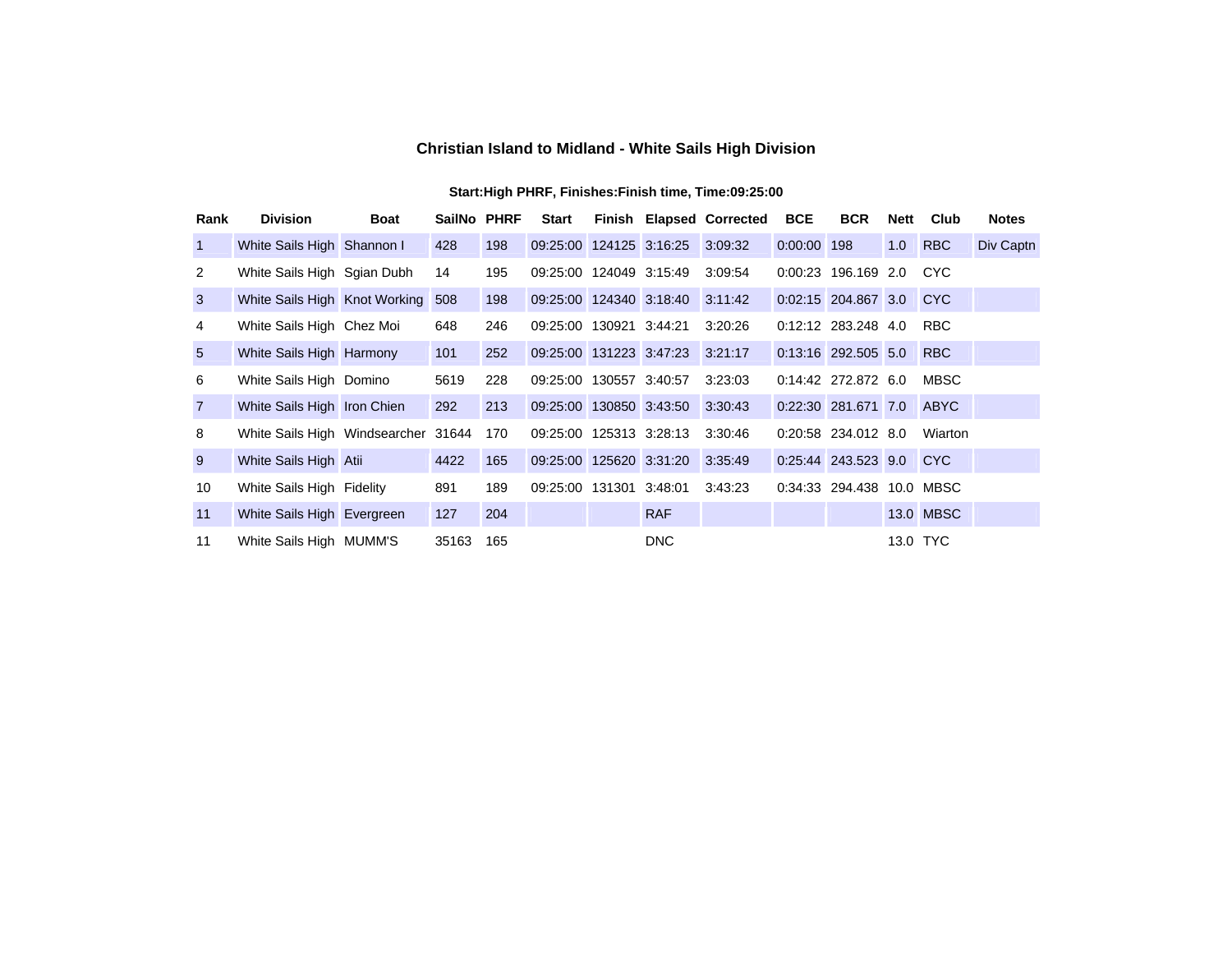### **Wiarton to White Cloud - White Sails Low Division**

| Rank            | <b>Division</b>                  | <b>Boat</b> | SailNo PHRF |     | <b>Start</b>            |                                 | <b>Finish Elapsed Corrected</b> | <b>BCE</b>  | <b>BCR</b>                | <b>Nett</b> | Club                          | <b>Notes</b> |
|-----------------|----------------------------------|-------------|-------------|-----|-------------------------|---------------------------------|---------------------------------|-------------|---------------------------|-------------|-------------------------------|--------------|
| $\overline{1}$  | White Sails Low Ariael           |             | 3699        | 162 |                         | 09:35:00 123724 3:02:24 3:07:15 |                                 | 0:00:00 162 |                           | 1.0         | <b>MBSC</b>                   |              |
| 2               | White Sails Low Maverick         |             | 51378       | 147 | 09:35:00 123322 2:58:22 |                                 | 3:08:07                         |             | 0:00:49 149.541 2.0       |             | Chicago                       |              |
| 3               | White Sails Low Holuk            |             | 25          | 138 | 09:35:00 123158 2:56:58 |                                 | 3:09:46                         |             | 0:02:20 145.217 3.0 CYC   |             |                               |              |
| 4               | White Sails Low Crackerjack II   |             | 34684       | 147 | 09:35:00 123604 3:01:04 |                                 | 3:10:58                         |             | 0:03:31 157.881 4.0       |             | <b>TYC</b>                    |              |
| $5\overline{)}$ | White Sails Low Merengue         |             | 21846       | 144 | 09:35:00 123706 3:02:06 |                                 | 3:13:07                         |             | 0:05:32 161.073 5.0       |             | Wiarton                       |              |
| 6               | White Sails Low Bad Attitude     |             | 25800       | 156 | 09:35:00 124129 3:06:29 |                                 | 3:13:31                         |             | $0:06:02$ 174.613 6.0     |             | Hindson                       |              |
| $\overline{7}$  | White Sails Low Masquerade       |             | 42146       | 126 |                         | 09:35:00 124734 3:12:34 3:31:11 |                                 |             | 0:21:49 193.405 7.0       |             | n/a                           | Div Captn    |
| 8               | White Sails Low Entheos          |             | BLANK 156   |     | 09:35:00 130018 3:25:18 |                                 | 3:33:02                         |             | 0:24:51 232.738 8.0       |             | CYC.                          |              |
| 9               | White Sails Low Wave Dancer 8258 |             |             | 156 | 09:35:00 130341 3:28:41 |                                 | 3:36:33                         |             | 0:28:14 243.189 9.0       |             | Hindson                       |              |
| 10              | White Sails Low The Perk         |             | 64012       | 120 | 09:35:00 125210 3:17:10 |                                 | 3:38:43                         |             |                           |             | 0:28:22 207.614 10.0 Bay Port |              |
| 11              | White Sails Low Crazy Legs       |             | tba         | 99  | 09:35:00 124832 3:13:32 |                                 | 3:43:42                         |             | 0:31:32 196.391 11.0 MBSC |             |                               |              |
| 12              | White Sails Low Old Sam          |             | 34821       | 147 |                         | <b>DNC</b>                      |                                 |             |                           |             | 13.0 CYC                      |              |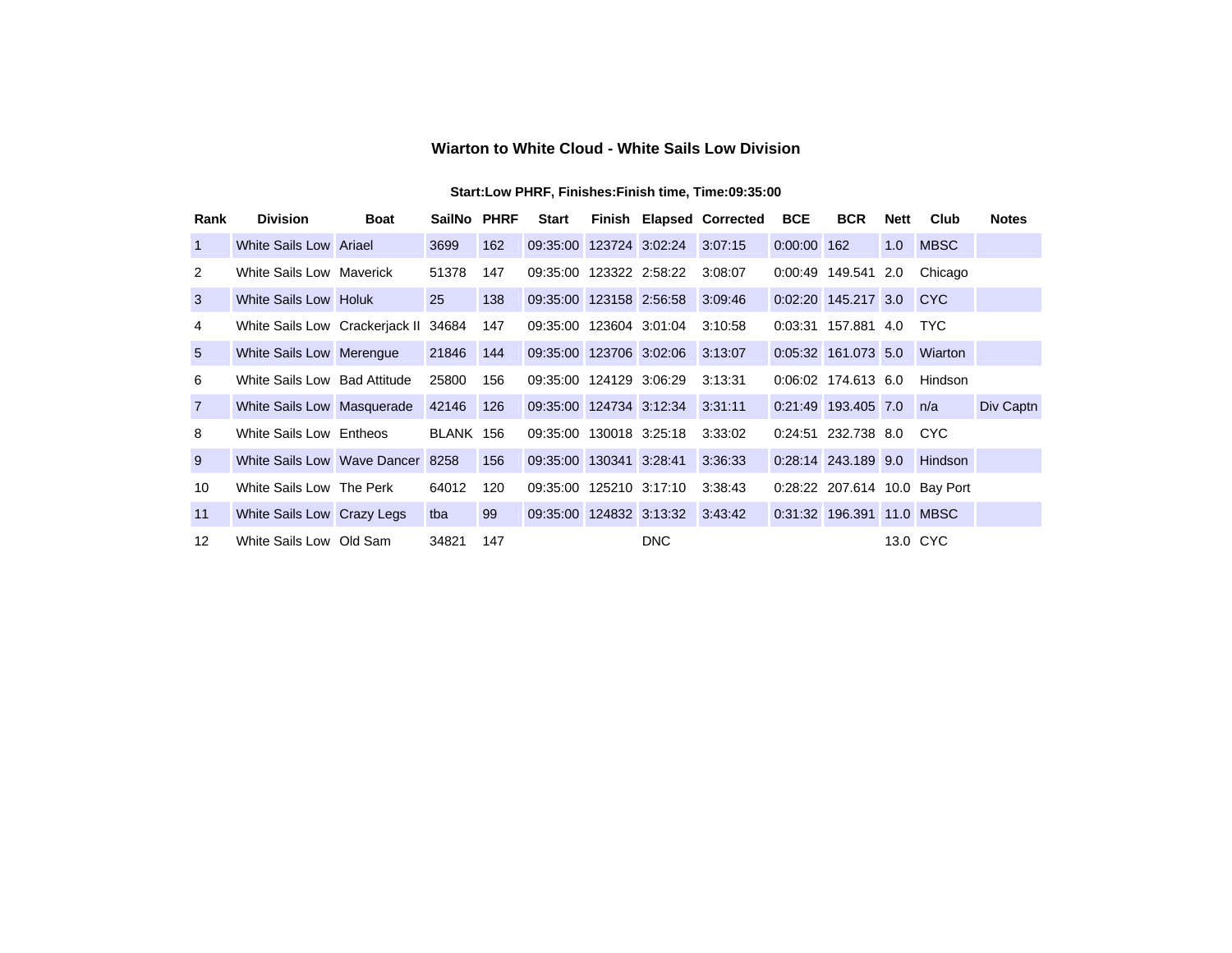### **White Cloud to Meaford - White Sails Low Division**

| Rank            | <b>Division</b>                      | <b>Boat</b> | SailNo PHRF |     | <b>Start</b>            |                                 | Finish Elapsed Corrected | <b>BCE</b>  | <b>BCR</b>              | Nett | Club                         | <b>Notes</b> |
|-----------------|--------------------------------------|-------------|-------------|-----|-------------------------|---------------------------------|--------------------------|-------------|-------------------------|------|------------------------------|--------------|
| $\overline{1}$  | White Sails Low Maverick             |             | 51378       | 147 |                         | 09:45:00 132019 3:35:19 3:47:06 |                          | 0:00:00 147 |                         | 1.0  | Chicago                      |              |
| 2               | White Sails Low Ariael               |             | 3699        | 162 | 09:45:00 132817 3:43:17 |                                 | 3:49:14                  |             | 0:02:05 167.292 2.0     |      | <b>MBSC</b>                  |              |
| $\mathbf{3}$    | White Sails Low Masquerade           |             | 42146       | 126 |                         | 09:45:00 131823 3:33:23 3:54:01 |                          |             | 0:06:19 142.076 3.0     |      | n/a                          | Div Captn    |
| 4               | White Sails Low Crackerjack II 34684 |             |             | 147 | 09:45:00 132758 3:42:58 |                                 | 3:55:10                  |             | 0:07:39 166.485 4.0     |      | <b>TYC</b>                   |              |
| $5\overline{)}$ | White Sails Low Crazy Legs           |             | tba         | 99  |                         | 09:45:00 132524 3:40:24 4:14:45 |                          |             | 0:23:56 159.948 5.0     |      | <b>MBSC</b>                  |              |
| 6               | White Sails Low Wave Dancer 8258     |             |             | 156 |                         | 09:45:00 135242 4:07:42         | 4:17:02                  |             | 0:28:51 229.483 6.0     |      | Hindson                      |              |
| $\overline{7}$  | White Sails Low Bad Attitude         |             | 25800       | 156 | 09:45:00 135827 4:13:27 |                                 | 4:23:00                  |             | 0:34:36 244.129 7.0     |      | Hindson                      |              |
| 8               | White Sails Low Entheos              |             | BLANK 156   |     | 09:45:00 142404 4:39:04 |                                 | 4:49:35                  |             | 1:00:13 309.377 8.0 CYC |      |                              |              |
| 9               | White Sails Low The Perk             |             | 64012       | 120 |                         | 09:45:00 141044 4:25:44 4:54:47 |                          |             |                         |      | 1:01:01 275.416 9.0 Bay Port |              |
| 10              | White Sails Low Merengue             |             | 21846       | 144 |                         | <b>DNF</b>                      |                          |             |                         |      | 13.0 Wiarton                 |              |
| 10 <sup>°</sup> | White Sails Low Holuk                |             | 25          | 138 |                         | <b>RAF</b>                      |                          |             |                         |      | 13.0 CYC                     |              |
| 10              | White Sails Low Old Sam              |             | 34821       | 147 |                         | dnc                             |                          |             |                         |      | 13.0 CYC                     |              |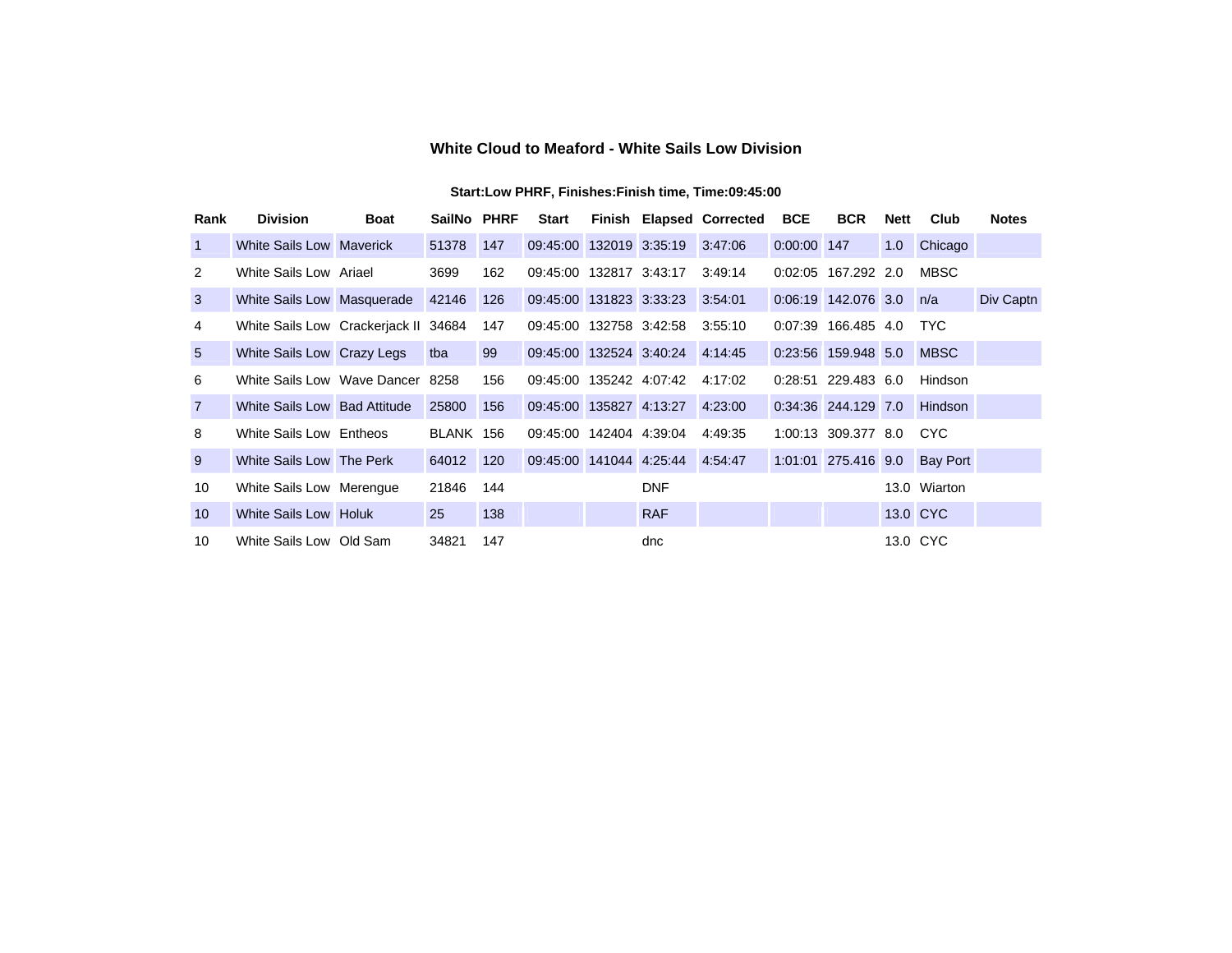### **Meaford to Thornbury - White Sails Low Division**

| Rank            | <b>Division</b>                      | <b>Boat</b> | SailNo PHRF |     | <b>Start</b>            |                         | <b>Finish Elapsed Corrected</b> | <b>BCE</b>  | <b>BCR</b>               | <b>Nett</b> | Club                          | <b>Notes</b> |
|-----------------|--------------------------------------|-------------|-------------|-----|-------------------------|-------------------------|---------------------------------|-------------|--------------------------|-------------|-------------------------------|--------------|
| 1               | White Sails Low Maverick             |             | 51378       | 147 | 09:35:00 113959 2:04:59 |                         | 2:11:49                         | 0:00:00 147 |                          | 1.0         | Chicago                       |              |
| 2               | White Sails Low Ariael               |             | 3699        | 162 | 09:35:00 114602 2:11:02 |                         | 2:14:31                         |             | 0:02:38 173.548 2.0      |             | <b>MBSC</b>                   |              |
| 3               | White Sails Low Bad Attitude         |             | 25800       | 156 | 09:35:00 114529 2:10:29 |                         | 2:15:24                         |             | 0:03:27 171.134 3.0      |             | <b>Hindson</b>                |              |
| 4               | White Sails Low Holuk                |             | 25          | 138 | 09:35:00 114522 2:10:22 |                         | 2:19:48                         |             | $0:07:26$ 170.622 4.0    |             | <b>CYC</b>                    |              |
| $5\overline{)}$ | White Sails Low Merengue             |             | 21846       | 144 |                         | 09:35:00 114656 2:11:56 | 2:19:55                         |             | 0:07:38 177.497 5.0      |             | Wiarton                       |              |
| 6               | White Sails Low Crackerjack II 34684 |             |             | 147 | 09:35:00 114904 2:14:04 |                         | 2:21:24                         |             | 0:09:05 186.858 6.0      |             | <b>TYC</b>                    |              |
| $\overline{7}$  | White Sails Low Wave Dancer 8258     |             |             | 156 | 09:35:00 115257 2:17:57 |                         | 2:23:09                         |             | 0:10:55 203.898 7.0      |             | Hindson                       |              |
| 8               | White Sails Low Entheos              |             | BLANK 156   |     | 09:35:00 115507 2:20:07 |                         | 2:25:24                         |             | 0:13:05 213.406 8.0      |             | CYC.                          |              |
| 9               | White Sails Low Crazy Legs           |             | tba         | 99  | 09:35:00 114944 2:14:44 |                         | 2:35:44                         |             | 0:20:41 189.783 9.0      |             | <b>MBSC</b>                   |              |
| 10              | White Sails Low The Perk             |             | 64012       | 120 | 09:35:00 115614 2:21:14 |                         | 2:36:40                         |             |                          |             | 0:22:24 218.306 10.0 Bay Port |              |
| 11              | White Sails Low Masquerade           |             | 42146       | 126 | 09:35:00 115752 2:22:52 |                         | 2:36:41                         |             | 0:22:40 225.473 11.0 n/a |             |                               | Div Captn    |
| 12              | White Sails Low Old Sam              |             | 34821       | 147 | 09:35:00                | <b>DNC</b>              |                                 |             |                          |             | 13.0 CYC                      |              |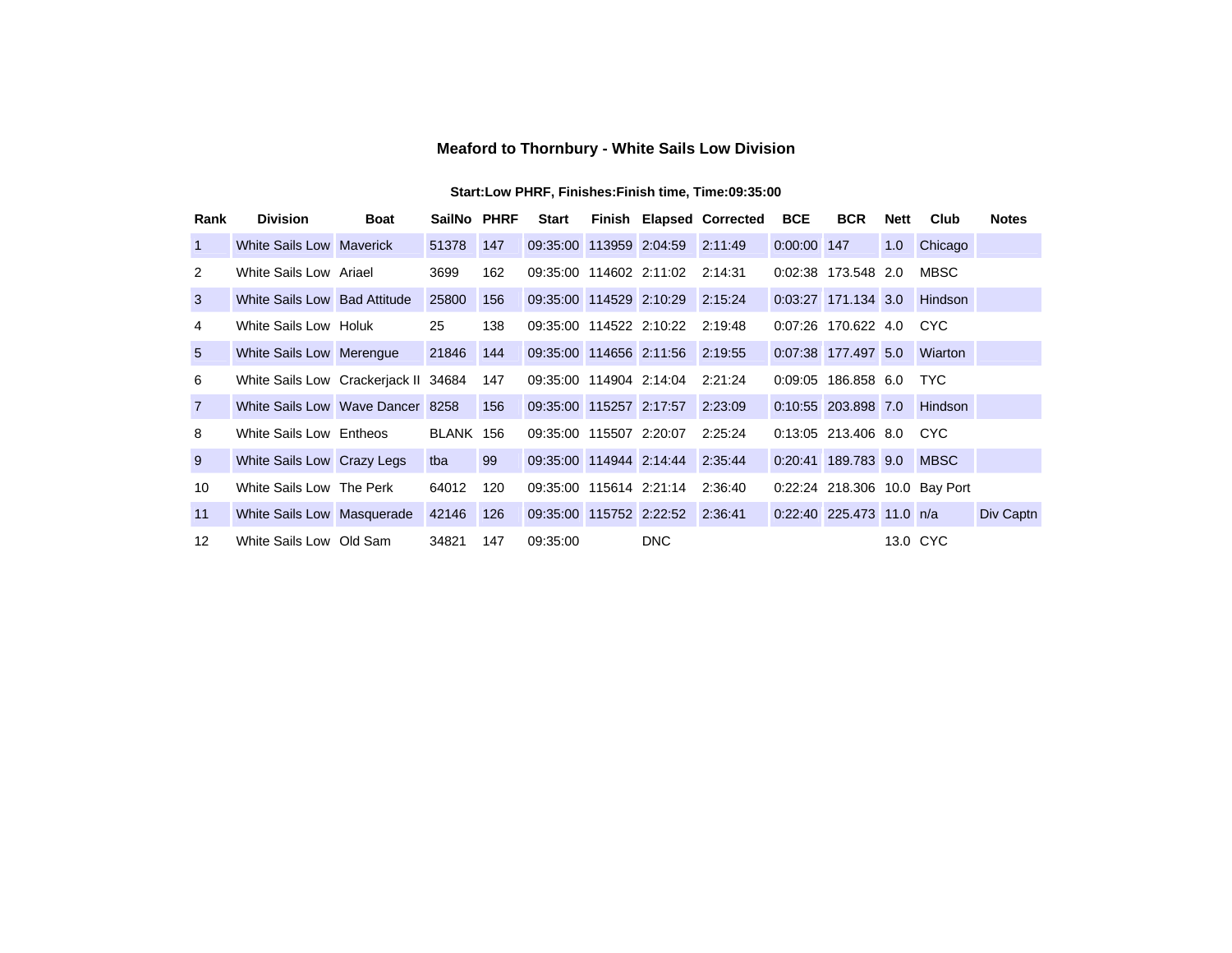### **Around the Islands 1 - White Sails Low Division**

| Rank           | <b>Division</b>                  | <b>Boat</b> | SailNo PHRF |     | <b>Start</b>              |                                 | <b>Finish Elapsed Corrected</b> | <b>BCE</b>     | <b>BCR</b>                | Nett       | Club       | <b>Notes</b> |
|----------------|----------------------------------|-------------|-------------|-----|---------------------------|---------------------------------|---------------------------------|----------------|---------------------------|------------|------------|--------------|
| $\overline{1}$ | White Sails Low Old Sam          |             | 34821       | 147 |                           | 12:00:00 143337 2:33:37 2:42:01 |                                 | 0:00:00 147    |                           | 1.0        | <b>CYC</b> |              |
| 2              | White Sails Low Bad Attitude     |             | 25800       | 156 | 12:00:00 144139 2:41:39   |                                 | 2:47:44                         | 0:05:31 175.68 |                           | 2.0        | Hindson    |              |
| $\mathbf{3}$   | White Sails Low Holuk            |             | 25          | 138 |                           | 12:00:00 143848 2:38:48 2:50:17 |                                 |                | 0:07:42 165.505 3.0 CYC   |            |            |              |
| 4              | White Sails Low Maverick         |             | 51378       | 147 | 12:00:00 144533 2:45:33   |                                 | 2:54:36                         |                | 0:11:56 189.604 4.0       |            | Chicago    |              |
| $5^{\circ}$    | White Sails Low Merengue         |             | 21846       | 144 | 12:00:00 144509 2:45:09   |                                 | 2:55:09                         |                | 0:12:22 188.175 5.0       |            | Wiarton    |              |
| 6              | White Sails Low Ariael           |             | 3699        | 162 | 12:00:00  145811  2:58:11 |                                 | 3:02:56                         |                | 0:20:22 234.706 6.0       |            | MBSC       |              |
| $\overline{7}$ | White Sails Low Crackerjack II   |             | 34684       | 147 | 12:00:00 145345 2:53:45   |                                 | 3:03:15                         |                | 0:20:08 218.879 7.0       |            | <b>TYC</b> |              |
| 8              | White Sails Low The Perk         |             | 64012       | 111 | 12:00:00 144842 2:48:42   |                                 | 3:10:26                         |                | 0:25:10 200.849 8.0       |            | Bay Port   |              |
| 9              | White Sails Low Wave Dancer 8258 |             |             | 156 | 12:00:00 150630 3:06:30   |                                 | 3:13:32                         |                | 0:30:22 264.398 9.0       |            | Hindson    |              |
| 10             | White Sails Low Crazy Legs       |             | tba         | 99  |                           | 12:00:00 144932 2:49:32 3:15:57 |                                 |                | 0:29:22 203.825 10.0 MBSC |            |            |              |
| 11             | White Sails Low Masquerade       |             | 42146       | 126 |                           | <b>DNC</b>                      |                                 |                |                           | 13.0 $n/a$ |            | Div Captn    |
| 11             | White Sails Low Entheos          |             | BLANK 156   |     |                           | <b>DNC</b>                      |                                 |                |                           |            | 13.0 CYC   |              |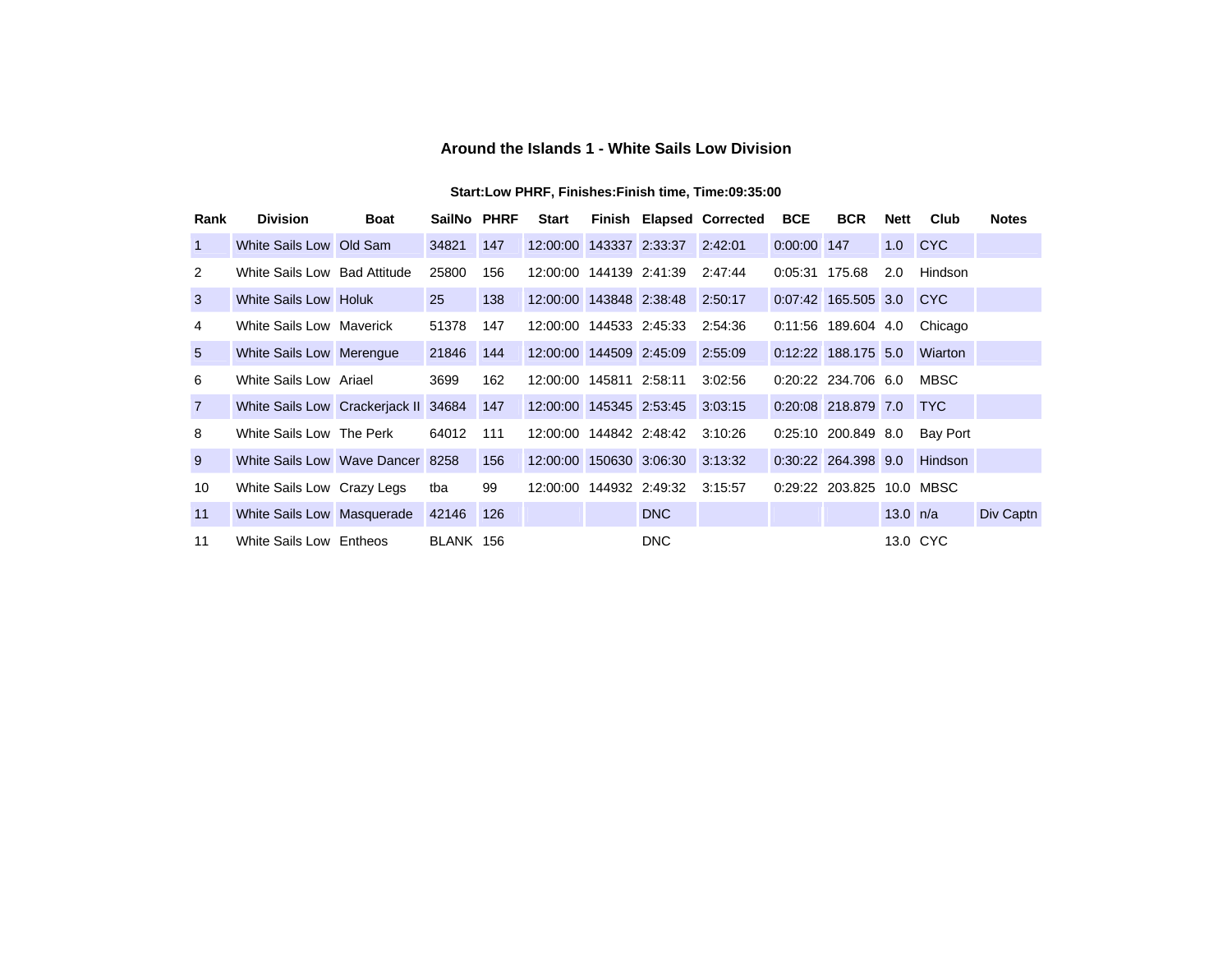### **Around the Islands 2 - White Sails Low Division**

| Rank            | <b>Division</b>                  | <b>Boat</b> | SailNo PHRF |     | Start                   |                                 | <b>Finish Elapsed Corrected</b> | <b>BCE</b>  | <b>BCR</b>              | Nett       | Club           | <b>Notes</b> |
|-----------------|----------------------------------|-------------|-------------|-----|-------------------------|---------------------------------|---------------------------------|-------------|-------------------------|------------|----------------|--------------|
| $\mathbf{1}$    | White Sails Low Merengue         |             | 21846       | 144 |                         | 15:35:00 173434 1:59:34 2:06:48 |                                 | 0:00:00 144 |                         | 1.0        | <b>Wiarton</b> |              |
| 2               | White Sails Low Old Sam          |             | 34821       | 147 | 15:35:00 173530 2:00:30 |                                 | 2:07:05                         |             | 0:00:17 148.258 2.0     |            | CYC.           |              |
| $\mathbf{3}$    | White Sails Low Holuk            |             | 25          | 138 |                         | 15:35:00 173414 1:59:14 2:07:51 |                                 |             | 0:00:59 142.479 3.0 CYC |            |                |              |
| 4               | White Sails Low Crackerjack II   |             | 34684       | 147 | 15:35:00 173844 2:03:44 |                                 | 2:10:30                         |             | 0:03:31 163.007 4.0     |            | <b>TYC</b>     |              |
| $5\overline{)}$ | White Sails Low Bad Attitude     |             | 25800       | 156 |                         | 15:35:00 174053 2:05:53         | 2:10:38                         |             | 0:03:41 172.815 5.0     |            | Hindson        |              |
| 6               | White Sails Low Ariael           |             | 3699        | 162 | 15:35:00 174902 2:14:02 |                                 | 2:17:36                         |             | $0:10:31$ 209.993 6.0   |            | <b>MBSC</b>    |              |
| $\overline{7}$  | White Sails Low Maverick         |             | 51378       | 147 |                         | 15:35:00 174705 2:12:05 2:19:19 |                                 |             | 0:11:52 201.098 7.0     |            | Chicago        |              |
| 8               | White Sails Low Wave Dancer 8258 |             |             | 156 |                         | 15:35:00 175413 2:19:13 2:24:28 |                                 |             | 0:17:01 233.638 8.0     |            | Hindson        |              |
| 9               | White Sails Low Crazy Legs       |             | tba         | 99  |                         | <b>DNC</b>                      |                                 |             |                         |            | 13.0 MBSC      |              |
| 9               | White Sails Low The Perk         |             | 64012       | 120 |                         | <b>DNC</b>                      |                                 |             |                         |            | 13.0 Bay Port  |              |
| 9               | White Sails Low Masquerade       |             | 42146       | 126 |                         | <b>DNC</b>                      |                                 |             |                         | 13.0 $n/a$ |                | Div Captn    |
| 9               | White Sails Low Entheos          |             | BLANK 156   |     |                         | <b>DNC</b>                      |                                 |             |                         |            | 13.0 CYC       |              |